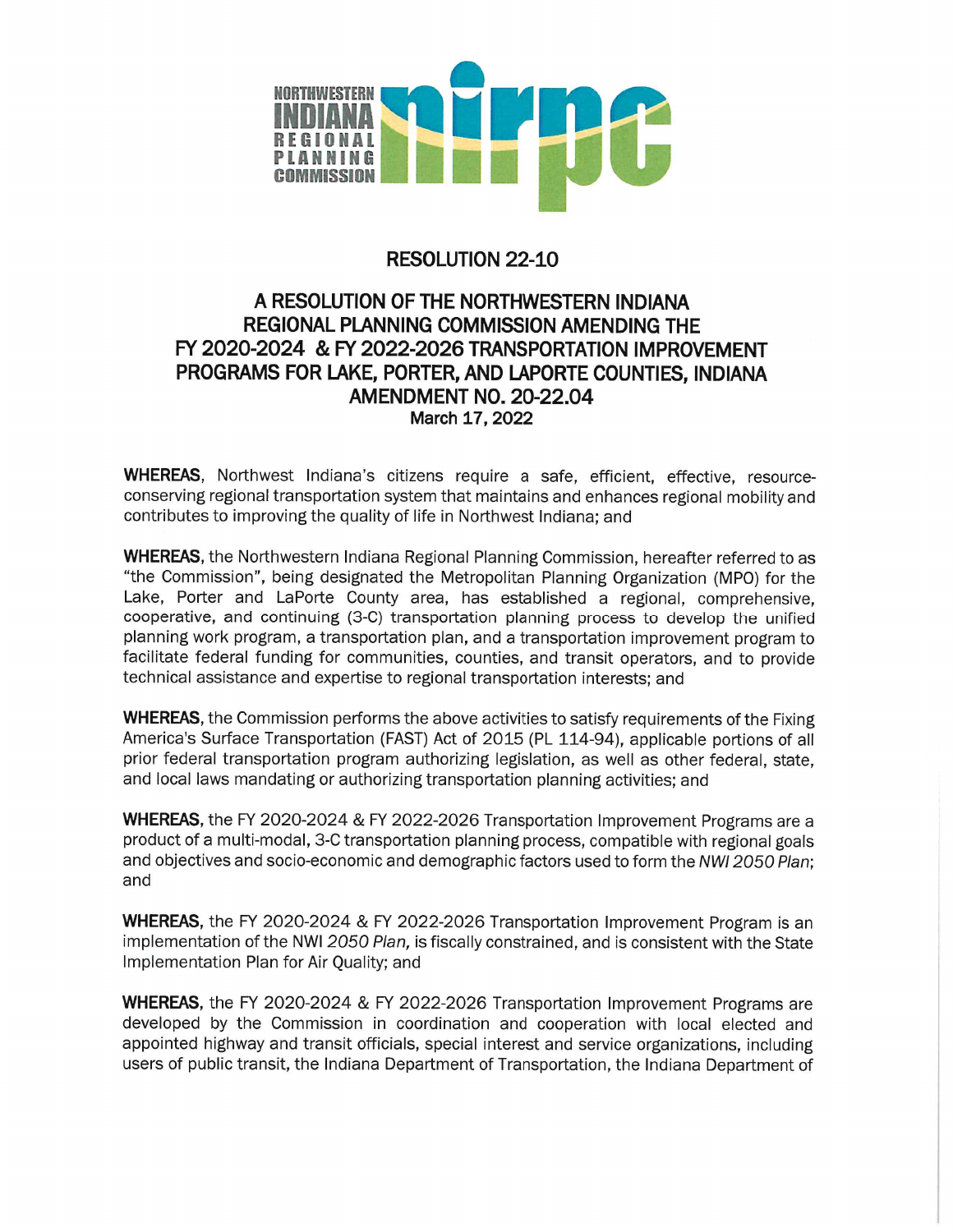Environmental Management, the U.S. Federal Highway Administration, the U.S. Federal Transit Administration, and the U.S. Environmental Protection Agency; and

WHEREAS, the changes to the FY 2020-2024 & FY 2022-2026 Transportation Improvement Programs brought about by this amendment were reviewed by the Air Quality Conformity Task Force's Interagency Consultation Group (ICG); and

WHEREAS, the changes to the FY 2020-2024 & FY 2022-2026 Transportation Improvement Programs brought about by this amendment were subjected to public comment in the manner prescribed by the 2019 Public Participation Plan with no comments received; and

**WHEREAS**, the Technical Policy Committee (TPC) has recommended that the Northwestern Indiana Regional Planning Commission make these changes to the FY 2020-2024 & FY 2022-2026 Transportation Improvement Programs.

NOW, THEREFORE, BE IT RESOLVED that the Northwestern Indiana Regional Planning Commission hereby amends the FY 2020-2024 & FY 2022-2026 Transportation Improvement Programs by adding the new projects and making other changes as shown on the attachment to this resolution.

Duly adopted by the Northwestern Indiana Regional Planning Commission this seventeenth day of March, 2022.

tile

Justin Kiel Chairperson

ATTEST:

Richard Hardaway Sieg Stinson PS Secretary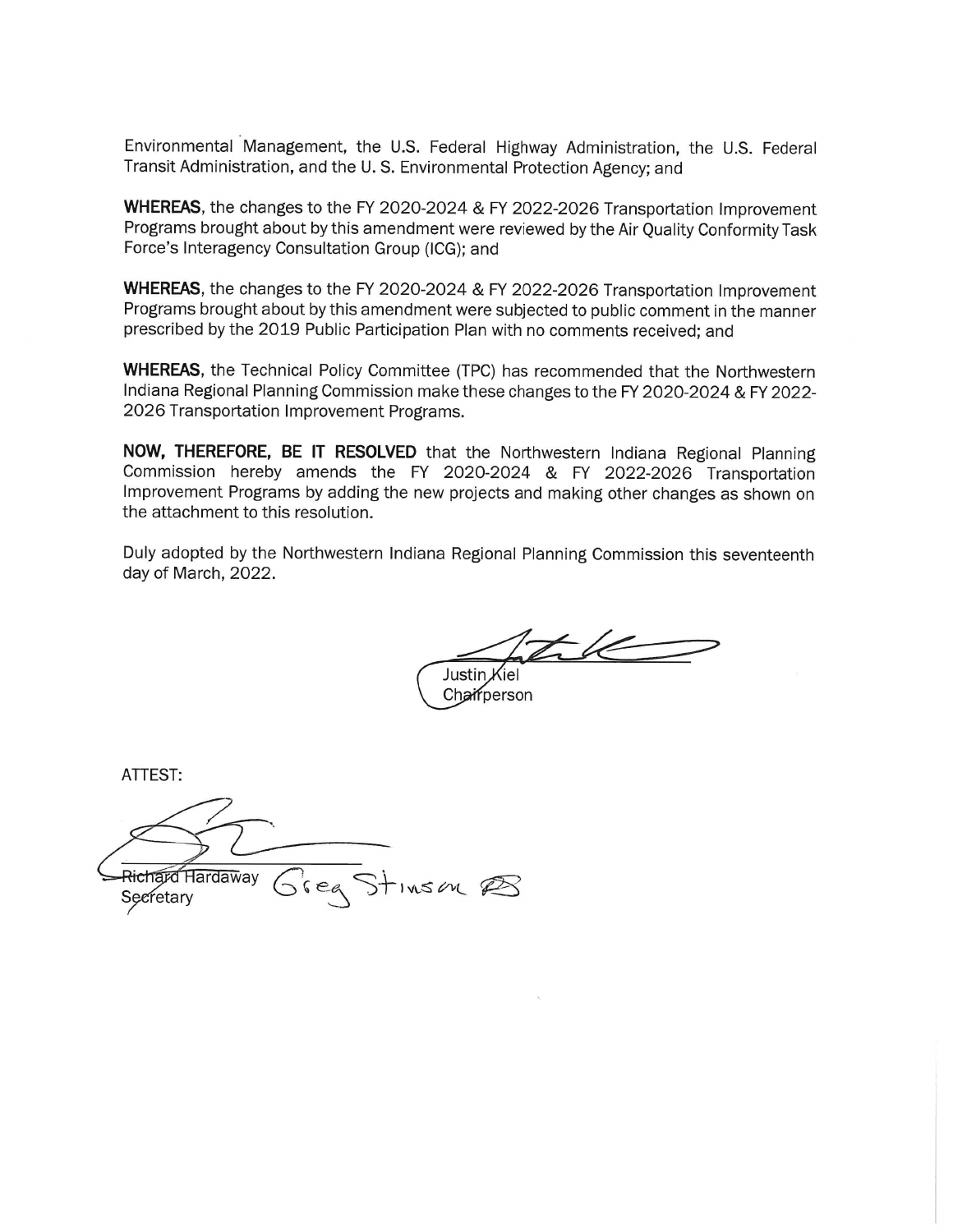### **Transportation Improvement Program Fiscal Year 2020-2024, 2022-2026**

|                                 | <b>NP INDU 094!</b> |                                    | (Ver 1) 20-22.04                                                                                            | STATUS New Project                      |                  |                 |           | <b>FEDERAL</b>           |
|---------------------------------|---------------------|------------------------------------|-------------------------------------------------------------------------------------------------------------|-----------------------------------------|------------------|-----------------|-----------|--------------------------|
| Title:                          |                     |                                    | Bridge Repair, Douglas Center Pedestrian Bridge (Project ID NP_INDU_0945(2))                                |                                         |                  |                 |           | Route: N/A               |
| <b>Description:</b>             |                     |                                    | Temporary shoring task order for Douglas Center Pedestrian Bridge. Temporary task until bridge is replaced. |                                         |                  |                 |           |                          |
| <b>Project Type:</b>            |                     | Bridge - Other                     |                                                                                                             | Exempt<br><b>AQ Exempt:</b>             |                  |                 |           | District: LaPorte        |
| County:                         |                     | Lake                               | Limits:                                                                                                     |                                         |                  |                 |           |                          |
|                                 |                     |                                    |                                                                                                             |                                         |                  |                 |           |                          |
|                                 |                     |                                    |                                                                                                             |                                         |                  |                 |           |                          |
|                                 | FED FY              |                                    | <b>REVENUE SOURCE</b>                                                                                       | PE<br>\$0                               | <b>RW</b><br>\$0 | CN<br>\$175,000 | CE        | <b>TOTAL</b>             |
|                                 | 2022                | <b>FLTP</b>                        |                                                                                                             |                                         |                  |                 | \$0       | \$175,000                |
|                                 |                     |                                    | 2020-2024 TOTAL                                                                                             | \$0                                     | \$0              | \$175,000       | \$0       | \$175,000                |
|                                 |                     |                                    | <b>ALL YEARS TOTAL</b>                                                                                      | \$0                                     | \$0              | \$175,000       | \$0       | \$175,000                |
| NP INDU 094                     |                     | <b>Previously Approved Version</b> | (Ver 2) 20-10.3                                                                                             |                                         |                  |                 |           |                          |
| Title:                          |                     |                                    | Pedestrian Bridge replacement (Project ID # NP_INDU_0945)                                                   |                                         |                  |                 |           | Route: US 12             |
| Description:                    |                     |                                    | Replace Douglas Center Pedestrian Bridge                                                                    |                                         |                  |                 |           |                          |
|                                 |                     |                                    |                                                                                                             |                                         |                  |                 |           |                          |
|                                 |                     |                                    |                                                                                                             |                                         |                  |                 |           |                          |
|                                 |                     | <b>Pedestrian Enhancement</b>      |                                                                                                             | Exempt<br><b>AQ Exempt:</b>             |                  |                 |           | <b>District: LaPorte</b> |
| <b>Project Type:</b><br>County: |                     | Porter                             | Limits:                                                                                                     | Nearest Crossstreet: Mineral Springs Rd |                  |                 |           |                          |
|                                 |                     |                                    |                                                                                                             |                                         |                  |                 |           |                          |
|                                 | FED FY              |                                    | <b>REVENUE SOURCE</b>                                                                                       | PE                                      | <b>RW</b>        | <b>CN</b>       | <b>CE</b> | <b>TOTAL</b>             |
|                                 | 2021                | <b>FLTP</b>                        |                                                                                                             | \$0                                     | \$0              | \$1,000,000     | \$0       | \$1,000,000              |
|                                 |                     |                                    | 2020-2024 TOTAL                                                                                             | \$0                                     | \$0              | \$1,000,000     | \$0       | \$1,000,000              |

**Region: Northwestern MPO Lead Agency:** DNR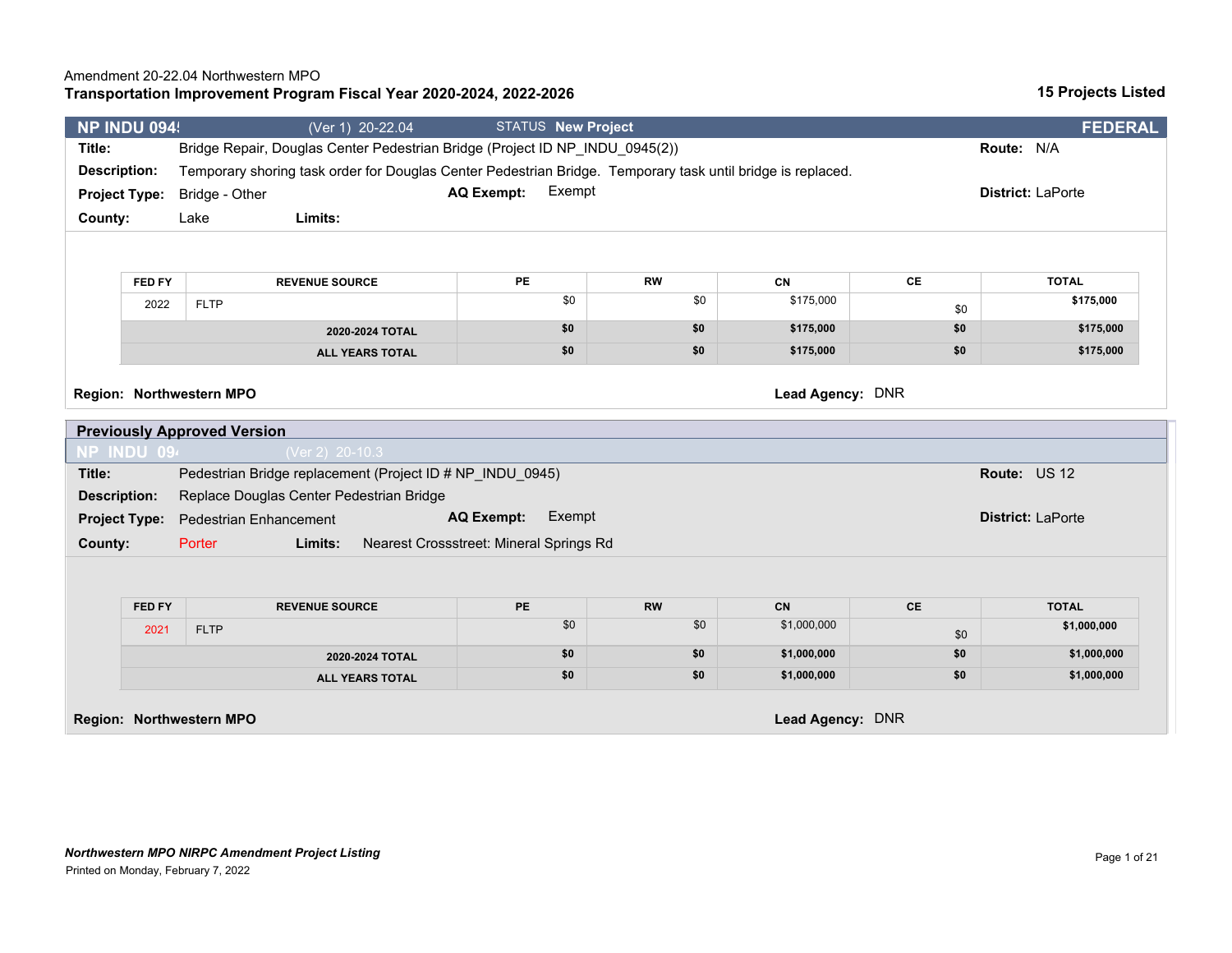### **Transportation Improvement Program Fiscal Year 2020-2024, 2022-2026**

| NP INDU 094<br>STATUS Programmed<br>(Ver 3) 20-22.04<br>Pedestrian Bridge replacement (Project ID # NP INDU 0945)<br>Title:<br><b>Route: US 12</b><br>Replace Douglas Center Pedestrian Bridge<br>Description:<br>Exempt<br><b>AQ Exempt:</b><br><b>District: LaPorte</b><br><b>Project Type:</b> Pedestrian Enhancement<br>Nearest Crossstreet: Mineral Springs Rd<br>Lake<br>Limits:<br>County: |                |
|---------------------------------------------------------------------------------------------------------------------------------------------------------------------------------------------------------------------------------------------------------------------------------------------------------------------------------------------------------------------------------------------------|----------------|
|                                                                                                                                                                                                                                                                                                                                                                                                   | <b>FEDERAL</b> |
|                                                                                                                                                                                                                                                                                                                                                                                                   |                |
|                                                                                                                                                                                                                                                                                                                                                                                                   |                |
|                                                                                                                                                                                                                                                                                                                                                                                                   |                |
|                                                                                                                                                                                                                                                                                                                                                                                                   |                |
|                                                                                                                                                                                                                                                                                                                                                                                                   |                |
|                                                                                                                                                                                                                                                                                                                                                                                                   |                |

| FED FY | <b>REVENUE SOURCE</b>  | PE  | <b>RW</b> | CN          | СE  | <b>TOTAL</b> |
|--------|------------------------|-----|-----------|-------------|-----|--------------|
| 2022   | <b>FLTP</b>            | ¢∩  | \$0       | \$1,000,000 | \$0 | \$1,000,000  |
|        | 2020-2024 TOTAL        | \$0 | 50        | \$1,000,000 | \$0 | \$1,000,000  |
|        | <b>ALL YEARS TOTAL</b> | \$0 | \$0       | \$1,000,000 | \$0 | \$1,000,000  |

**Region: Northwestern MPO Lead Agency:** DNR

| <b>Previously Approved Version</b> |                                     |                   |                                                 |        |                                                                                                                                                |  |  |
|------------------------------------|-------------------------------------|-------------------|-------------------------------------------------|--------|------------------------------------------------------------------------------------------------------------------------------------------------|--|--|
| NP INDU $52^{\circ}$               |                                     | (Ver 2) $20-10.3$ |                                                 |        |                                                                                                                                                |  |  |
| Title:                             |                                     |                   | Safety Improvements (Project ID # NP INDU 5215) |        | <b>Route: N/A</b>                                                                                                                              |  |  |
| Description:                       |                                     |                   |                                                 |        | Safety Improvements to intersections on County Line Road on Lake/Porter within park boundaries. No specific work or intersection has been set. |  |  |
|                                    | <b>Project Type:</b> Safety Upgrade |                   | <b>AQ Exempt:</b>                               | Exempt | <b>District: LaPorte</b>                                                                                                                       |  |  |
| County:                            | Porter                              | Limits:           | Not Location Specific                           |        |                                                                                                                                                |  |  |

| <b>FED FY</b> | <b>REVENUE SOURCE</b>  | PE  | <b>RW</b> | CN          | СE  | <b>TOTAL</b> |
|---------------|------------------------|-----|-----------|-------------|-----|--------------|
| 2021          | <b>FLTP</b>            | \$0 | \$0       | \$1,200,000 | \$0 | \$1,200,000  |
|               | 2020-2024 TOTAL        | \$0 | \$0       | \$1,200,000 | \$0 | \$1,200,000  |
|               | <b>ALL YEARS TOTAL</b> | \$0 | \$0       | \$1,200,000 | \$0 | \$1,200,000  |

**Region: Northwestern MPO Lead Agency:** DNR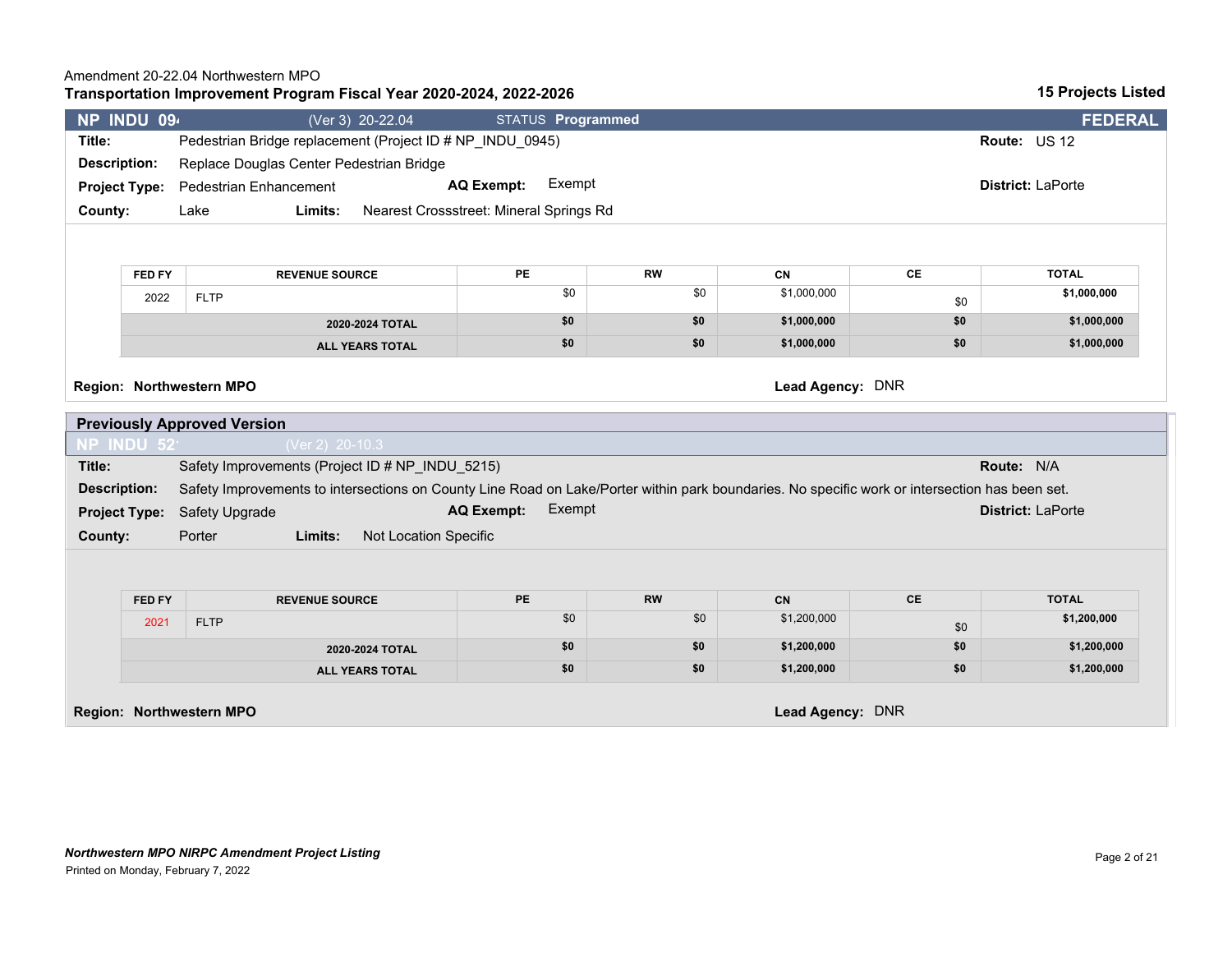### **Transportation Improvement Program Fiscal Year 2020-2024, 2022-2026**

| NP INDU 52           |                                                                                                                                                                       |                                 | (Ver 3) 20-22.04                                | STATUS Programmed           |                  |                          |           | <b>FEDERAL</b>              |
|----------------------|-----------------------------------------------------------------------------------------------------------------------------------------------------------------------|---------------------------------|-------------------------------------------------|-----------------------------|------------------|--------------------------|-----------|-----------------------------|
| Title:               |                                                                                                                                                                       |                                 | Safety Improvements (Project ID # NP INDU 5215) |                             |                  |                          |           | <b>Route: N/A</b>           |
|                      | Safety Improvements to intersections on County Line Road on Lake/Porter within park boundaries. No specific work or intersection has been set.<br><b>Description:</b> |                                 |                                                 |                             |                  |                          |           |                             |
| <b>Project Type:</b> |                                                                                                                                                                       | Safety Upgrade                  |                                                 | Exempt<br><b>AQ Exempt:</b> |                  |                          |           | <b>District: LaPorte</b>    |
| County:              |                                                                                                                                                                       | Porter                          | Limits:<br>Not Location Specific                |                             |                  |                          |           |                             |
|                      | FED FY<br>2022                                                                                                                                                        | <b>FLTP</b>                     | <b>REVENUE SOURCE</b>                           | <b>PE</b><br>\$0            | <b>RW</b><br>\$0 | <b>CN</b><br>\$1,200,000 | СE<br>\$0 | <b>TOTAL</b><br>\$1,200,000 |
|                      | 2020-2024 TOTAL                                                                                                                                                       |                                 |                                                 | \$0                         | \$0              | \$1,200,000              | \$0       | \$1,200,000                 |
|                      |                                                                                                                                                                       |                                 | <b>ALL YEARS TOTAL</b>                          | \$0                         | \$0              | \$1,200,000              | \$0       | \$1,200,000                 |
|                      |                                                                                                                                                                       | <b>Region: Northwestern MPO</b> |                                                 |                             |                  | Lead Agency: DNR         |           |                             |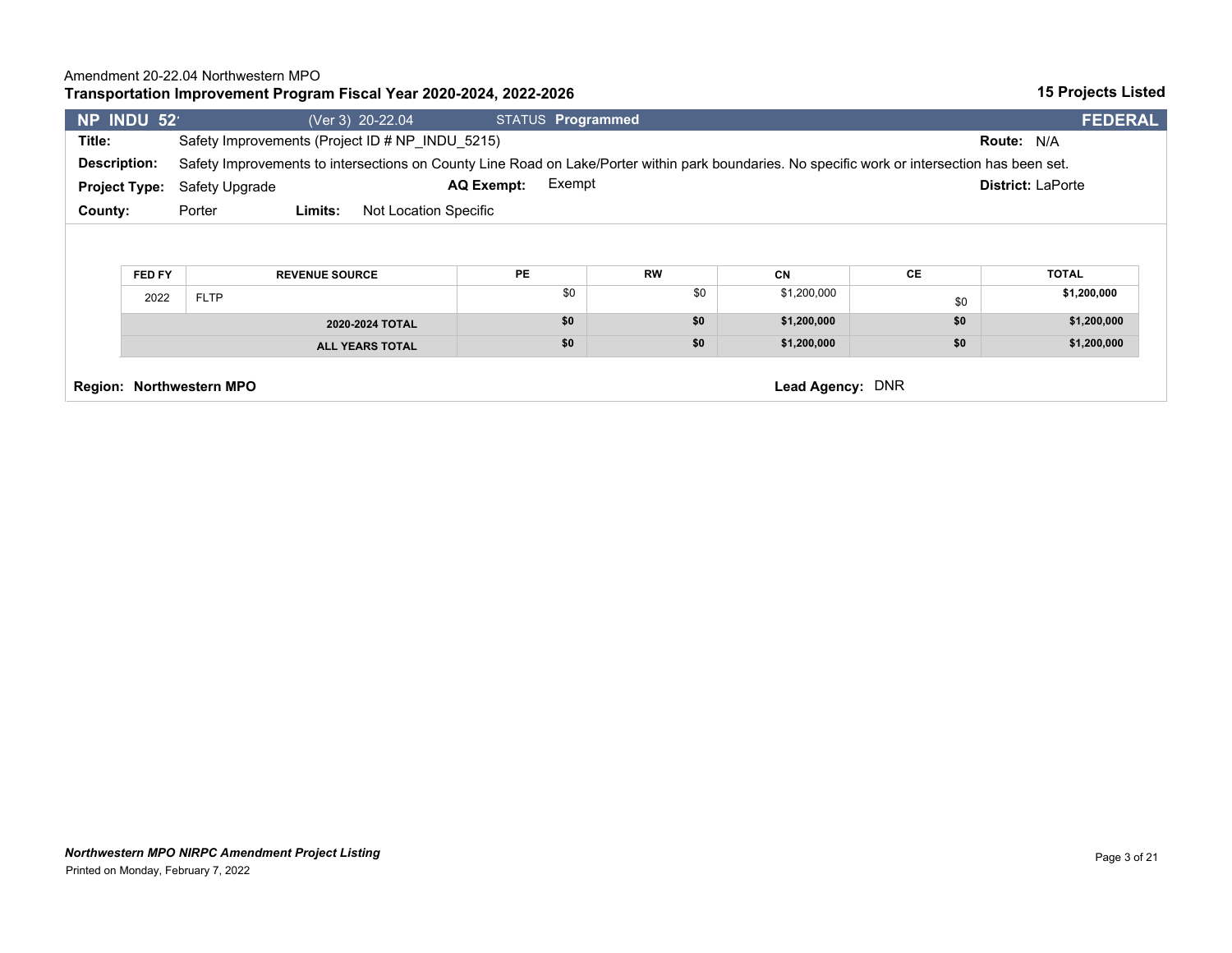### **Transportation Improvement Program Fiscal Year 2020-2024, 2022-2026**

| 1802973              |                                                                                 | (Ver 9) 20-22.04  | STATUS <b>Programmed</b>                      |                                                                                                                                                                                                                                                                                                                                                                                                                              |                   | <b>FEDERAL</b>           |
|----------------------|---------------------------------------------------------------------------------|-------------------|-----------------------------------------------|------------------------------------------------------------------------------------------------------------------------------------------------------------------------------------------------------------------------------------------------------------------------------------------------------------------------------------------------------------------------------------------------------------------------------|-------------------|--------------------------|
| Title:               | Roadway Improvement Program / Road Reconstruction (3R/4R Standards) at 15th Ave |                   |                                               |                                                                                                                                                                                                                                                                                                                                                                                                                              | <b>Route: N/A</b> |                          |
| Description:         |                                                                                 |                   |                                               | '15th Ave Gateway Project' Road Reconstruction, 15th Ave from I-65 to MLK Blvd. including Michigan St & Texas St. The project will reconstruct the<br>existing roadway including the installation of new pavement, curb and gutter, underdrains, and an enclosed storm sewer system. The proposed<br>storm sewer system will be sized to accommodate all drainage associated with improvements within the road right-of-way. |                   |                          |
| <b>Project Type:</b> | Pavement Reconstruction/Rehabilitation                                          | <b>AQ Exempt:</b> | Exempt                                        |                                                                                                                                                                                                                                                                                                                                                                                                                              |                   | <b>District: LaPorte</b> |
| County:              | Limits:<br>Lake                                                                 |                   | From I-65 to MLK Blvd of Distance (mile) 0.80 |                                                                                                                                                                                                                                                                                                                                                                                                                              |                   |                          |
|                      |                                                                                 |                   |                                               |                                                                                                                                                                                                                                                                                                                                                                                                                              |                   |                          |

| FED FY | <b>REVENUE SOURCE</b>   | <b>PE</b> | <b>RW</b> | CN          | <b>CE</b> | <b>TOTAL</b> |
|--------|-------------------------|-----------|-----------|-------------|-----------|--------------|
| 2021   | Local Fund              | \$49,000  | \$0       | \$0         | \$0       | \$49,000     |
| 2021   | STBG Chicago UZA        | \$196,000 | \$0       | \$0         | \$0       | \$196,000    |
| 2022   | <b>Local Fund</b>       | \$48,174  | \$0       | \$0         | \$0       | \$48,174     |
| 2022   | <b>STBG Chicago UZA</b> | \$192,696 | \$0       | \$0         | \$0       | \$192,696    |
| 2024   | <b>Local Fund</b>       | \$0       | \$0       | \$750,000   | \$0       | \$750,000    |
| 2024   | <b>STBG Chicago UZA</b> | \$0       | \$0       | \$3,000,000 | \$0       | \$3,000,000  |
|        | 2020-2024 TOTAL         | \$485,870 | \$0       | \$3,750,000 | \$0       | \$4,235,870  |
|        | <b>ALL YEARS TOTAL</b>  | \$485,870 | \$0       | \$3,750,000 | \$0       | \$4,235,870  |

**Region: Northwestern MPO Contract Contract Contract Contract Contract Contract Contract Contract Contract Contract Contract Contract Contract Contract Contract Contract Contract Contract Contract Contract Contract Contr**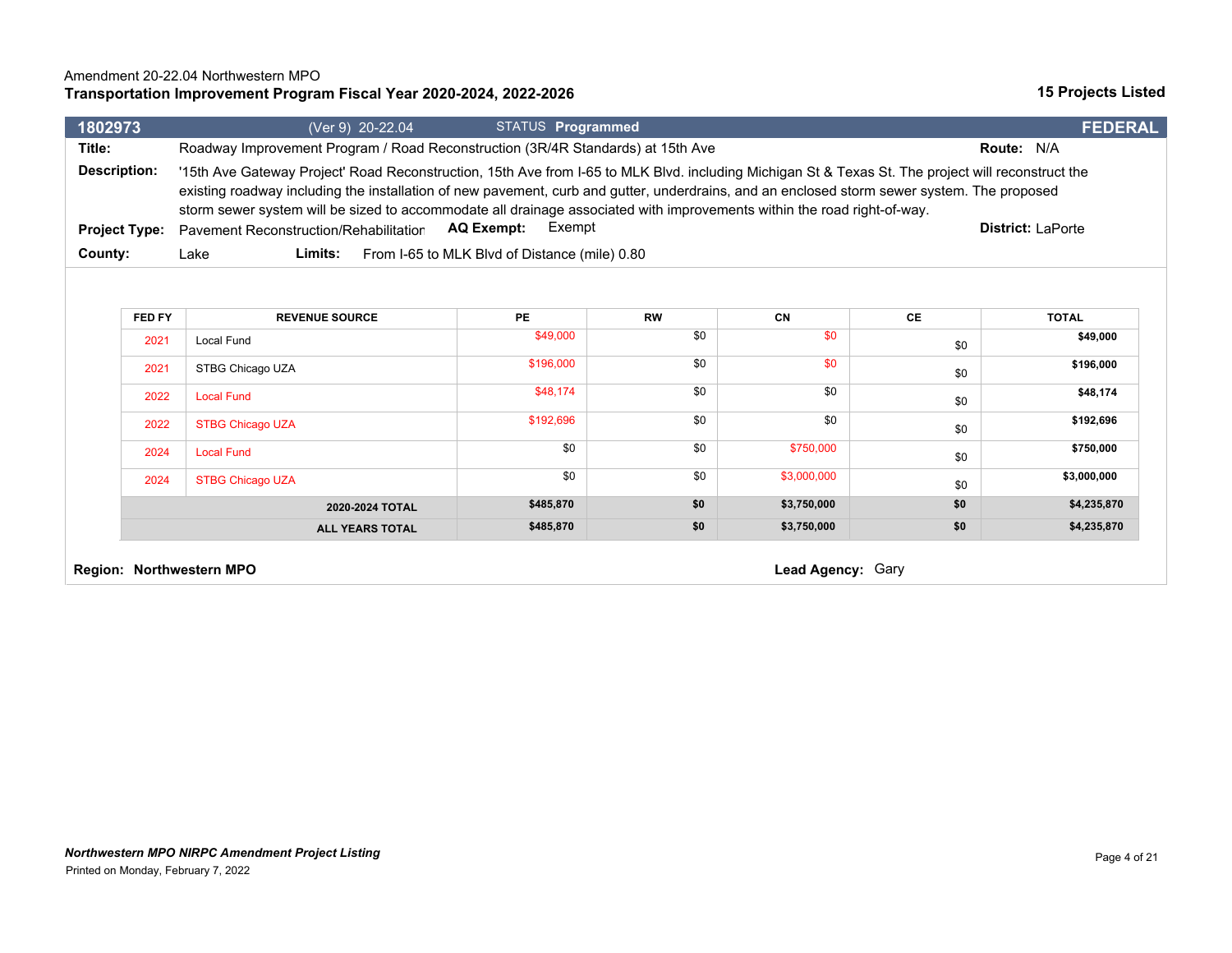#### Amendment 22-00 Northwestern MPO

#### **Transportation Improvement Program Fiscal Year 2020-2024, 2022-2026**

|                      | <b>Previously Approved Version</b>                                                                                                                                                                                                                                                                                                                                                                                           |                                               |           |             |           |                   |  |  |  |
|----------------------|------------------------------------------------------------------------------------------------------------------------------------------------------------------------------------------------------------------------------------------------------------------------------------------------------------------------------------------------------------------------------------------------------------------------------|-----------------------------------------------|-----------|-------------|-----------|-------------------|--|--|--|
| 1802973              | (Ver 8) 22-00                                                                                                                                                                                                                                                                                                                                                                                                                |                                               |           |             |           |                   |  |  |  |
| Title:               | Roadway Improvement Program / Road Reconstruction (3R/4R Standards) at 15th Ave                                                                                                                                                                                                                                                                                                                                              |                                               |           |             |           | <b>Route: N/A</b> |  |  |  |
| Description:         | '15th Ave Gateway Project' Road Reconstruction, 15th Ave from I-65 to MLK Blvd. including Michigan St & Texas St. The project will reconstruct the<br>existing roadway including the installation of new pavement, curb and gutter, underdrains, and an enclosed storm sewer system. The proposed<br>storm sewer system will be sized to accommodate all drainage associated with improvements within the road right-of-way. |                                               |           |             |           |                   |  |  |  |
| <b>Project Type:</b> | Exempt<br><b>AQ Exempt:</b><br><b>District: LaPorte</b><br>Pavement Reconstruction/Rehabilitation                                                                                                                                                                                                                                                                                                                            |                                               |           |             |           |                   |  |  |  |
| County:              | Lake<br>Limits:                                                                                                                                                                                                                                                                                                                                                                                                              | From I-65 to MLK Blvd of Distance (mile) 0.80 |           |             |           |                   |  |  |  |
| FED FY               | <b>REVENUE SOURCE</b>                                                                                                                                                                                                                                                                                                                                                                                                        | <b>PE</b>                                     | <b>RW</b> | CN          | <b>CE</b> | <b>TOTAL</b>      |  |  |  |
| 2024                 | <b>Local Fund</b>                                                                                                                                                                                                                                                                                                                                                                                                            | \$0                                           | \$0       | \$750,000   | \$0       | \$750,000         |  |  |  |
| 2024                 | STBG Chicago UZA                                                                                                                                                                                                                                                                                                                                                                                                             | \$0                                           | \$0       | \$3,000,000 | \$0       | \$3,000,000       |  |  |  |
| < 2022               | Prior                                                                                                                                                                                                                                                                                                                                                                                                                        | \$245,000                                     | \$0       | \$0         | \$0       |                   |  |  |  |
|                      |                                                                                                                                                                                                                                                                                                                                                                                                                              |                                               |           |             |           | \$245,000         |  |  |  |
|                      | 2022-2026 TOTAL                                                                                                                                                                                                                                                                                                                                                                                                              | \$0                                           | \$0       | \$3,750,000 | \$0       | \$3,750,000       |  |  |  |

**Region: Northwestern MPO Lead Agency:** Gary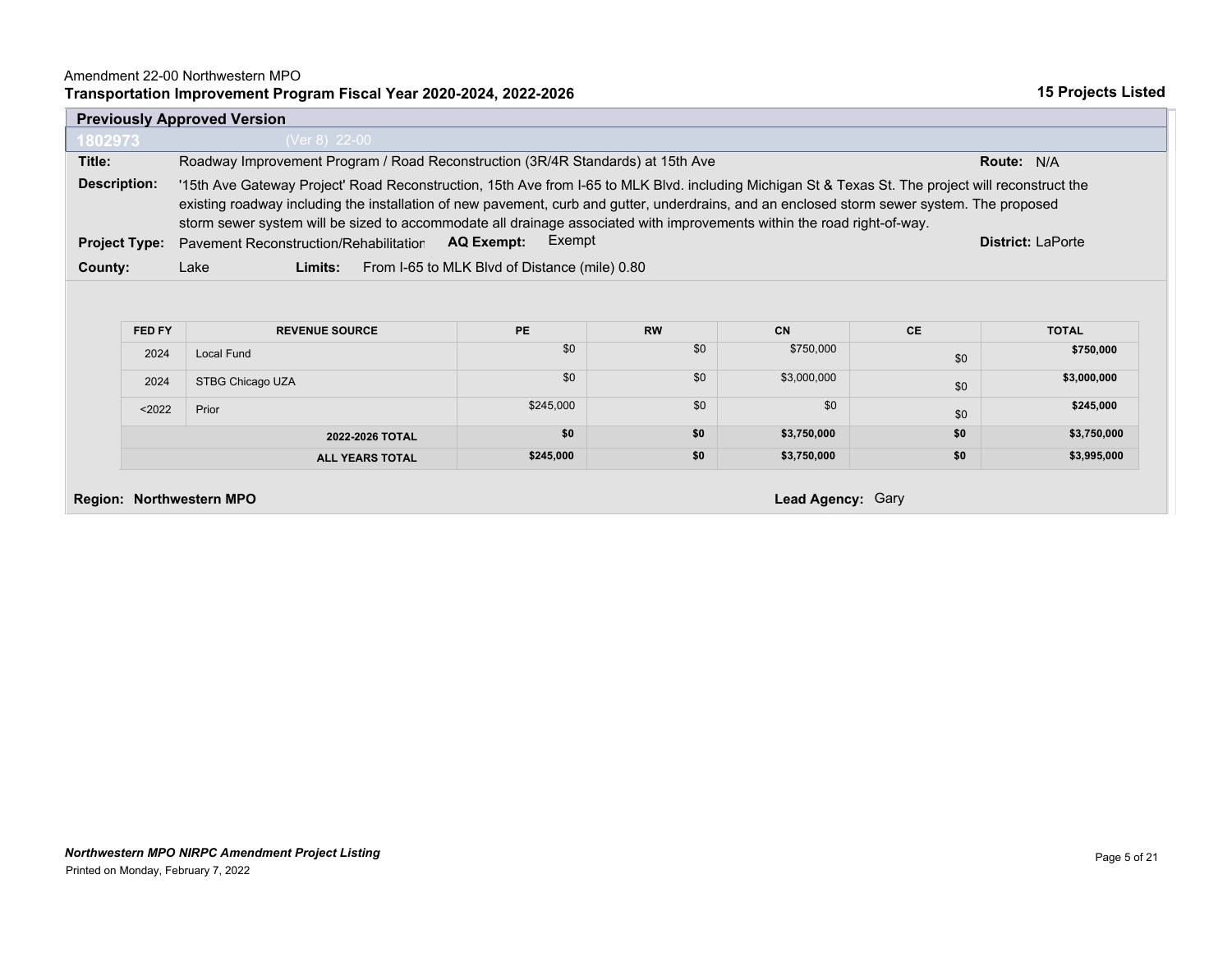## **Transportation Improvement Program Fiscal Year 2020-2024, 2022-2026**

| 1401034                                                                                      | (Ver 7) 20-22.04                                                                          |                   | STATUS Programmed |             |     | <b>FEDERAL</b>    |  |
|----------------------------------------------------------------------------------------------|-------------------------------------------------------------------------------------------|-------------------|-------------------|-------------|-----|-------------------|--|
| Title:                                                                                       | Roadway Improvement Program / Line of Sight Corrections; Access Management at Colorado St |                   |                   |             |     | Route: N/A        |  |
| <b>Description:</b>                                                                          | North of US 30                                                                            |                   |                   |             |     |                   |  |
| <b>Project Type:</b>                                                                         | Safety Upgrade                                                                            | <b>AQ Exempt:</b> | Exempt            |             |     | District: LaPorte |  |
| County:<br>Limits:<br>From US 30 to 78th St of Distance (mile) 0.25<br>Lake                  |                                                                                           |                   |                   |             |     |                   |  |
|                                                                                              |                                                                                           |                   |                   |             |     |                   |  |
| <b>PE</b><br><b>CE</b><br><b>RW</b><br>CN<br><b>TOTAL</b><br>FED FY<br><b>REVENUE SOURCE</b> |                                                                                           |                   |                   |             |     |                   |  |
| 2020                                                                                         | <b>HSIP Chicago UZA</b>                                                                   |                   | \$0<br>\$734,850  | \$0         | \$0 | \$734,850         |  |
| 2020                                                                                         | Local Fund                                                                                |                   | \$0<br>\$81,650   | \$0         | \$0 | \$81,650          |  |
| 2022                                                                                         | <b>HSIP Chicago UZA</b>                                                                   | \$32,238          | \$0               | \$2,100,000 | \$0 | \$2,132,238       |  |
| 2022<br><b>Local Fund</b>                                                                    |                                                                                           |                   | \$0<br>\$3,582    | \$233,333   | \$0 | \$236,915         |  |
|                                                                                              |                                                                                           |                   |                   |             |     |                   |  |
| $2020$                                                                                       | Prior                                                                                     | \$391,190         | \$62,500          | \$0         | \$0 | \$453,690         |  |
|                                                                                              | 2020-2024 TOTAL                                                                           | \$35,820          | \$816,500         | \$2,333,333 | \$0 | \$3,185,653       |  |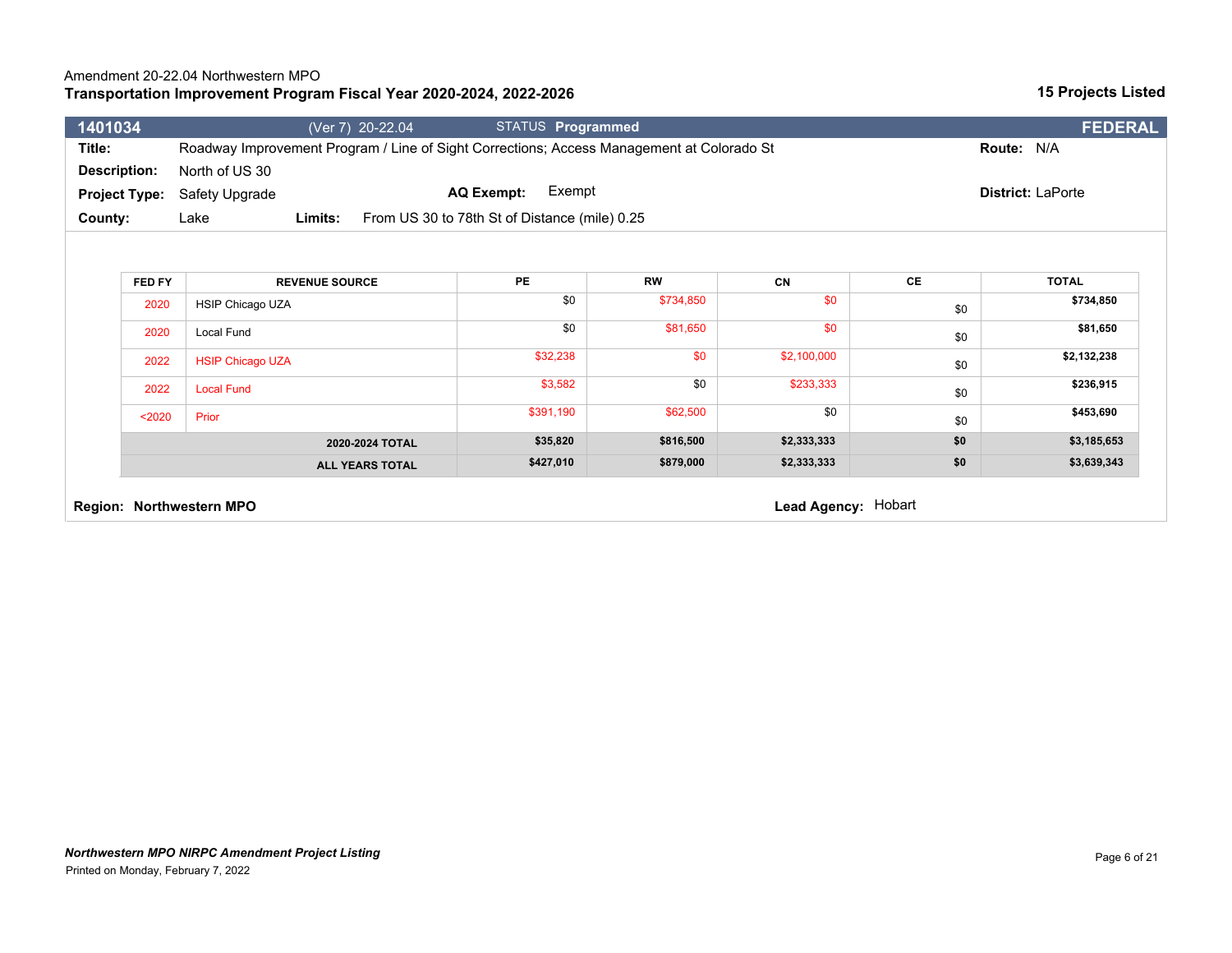### Amendment 22-02 Northwestern MPO

|  | Transportation Improvement Program Fiscal Year 2020-2024, 2022-2026 |  |
|--|---------------------------------------------------------------------|--|
|  |                                                                     |  |

|                                                                       | <b>Previously Approved Version</b>                                          |                                                                                            |                                             |                                             |                                                             |                                       |                                                                        |  |  |
|-----------------------------------------------------------------------|-----------------------------------------------------------------------------|--------------------------------------------------------------------------------------------|---------------------------------------------|---------------------------------------------|-------------------------------------------------------------|---------------------------------------|------------------------------------------------------------------------|--|--|
| 1401034                                                               |                                                                             | (Ver 6) 22-02                                                                              |                                             |                                             |                                                             |                                       |                                                                        |  |  |
| Title:                                                                |                                                                             | Roadway Improvement Program / Line of Sight Corrections; Access Management at Colorado St  |                                             |                                             |                                                             |                                       | Route: N/A                                                             |  |  |
| North of US 30<br><b>Description:</b>                                 |                                                                             |                                                                                            |                                             |                                             |                                                             |                                       |                                                                        |  |  |
| Exempt<br><b>AQ Exempt:</b><br><b>Project Type:</b><br>Safety Upgrade |                                                                             |                                                                                            |                                             |                                             |                                                             |                                       | <b>District: LaPorte</b>                                               |  |  |
|                                                                       | From US 30 to 78th St of Distance (mile) 0.25<br>County:<br>Lake<br>Limits: |                                                                                            |                                             |                                             |                                                             |                                       |                                                                        |  |  |
|                                                                       | FED FY<br>2022<br>2022<br>$2022$                                            | <b>REVENUE SOURCE</b><br><b>HSIP Chicago UZA</b><br>Local Fund<br>Prior<br>2022-2026 TOTAL | <b>PE</b><br>\$0<br>\$0<br>\$391,190<br>\$0 | <b>RW</b><br>\$0<br>\$0<br>\$879,000<br>\$0 | <b>CN</b><br>\$2,100,000<br>\$233,333<br>\$0<br>\$2,333,333 | <b>CE</b><br>\$0<br>\$0<br>\$0<br>\$0 | <b>TOTAL</b><br>\$2,100,000<br>\$233,333<br>\$1,270,190<br>\$2,333,333 |  |  |
|                                                                       |                                                                             | <b>ALL YEARS TOTAL</b>                                                                     | \$391,190                                   | \$879,000                                   | \$2,333,333                                                 | \$0                                   | \$3,603,523                                                            |  |  |
|                                                                       |                                                                             | <b>Region: Northwestern MPO</b>                                                            |                                             |                                             | Lead Agency: Hobart                                         |                                       |                                                                        |  |  |
|                                                                       |                                                                             |                                                                                            |                                             |                                             |                                                             |                                       |                                                                        |  |  |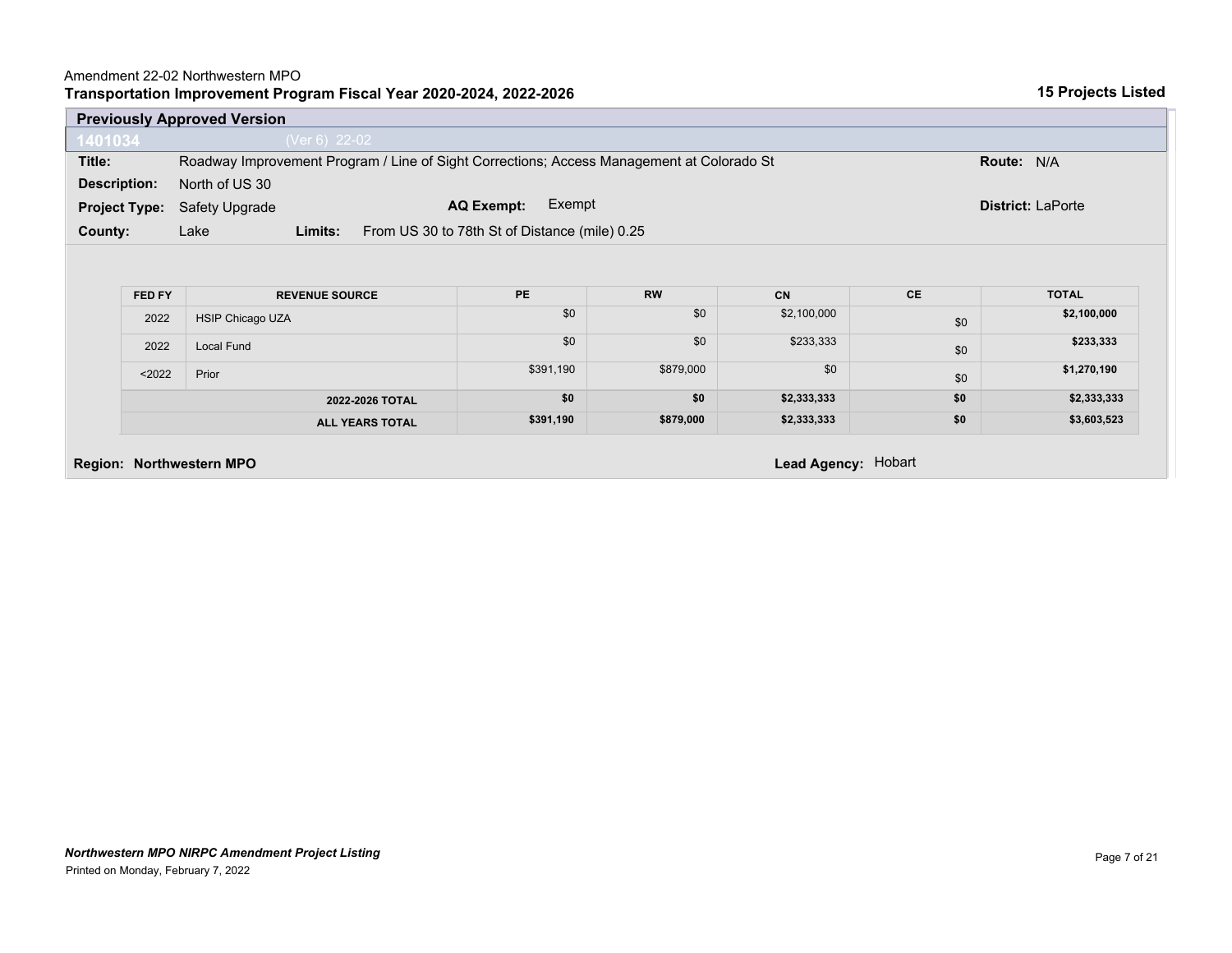## **Transportation Improvement Program Fiscal Year 2020-2024, 2022-2026**

| 2101765                                                  |                        |                       | (Ver 1) 20-22.04                                                                                                                                                                                                                           |                   | <b>STATUS New Project</b> |                  |                        |                  | <b>FEDERAL</b>            |  |
|----------------------------------------------------------|------------------------|-----------------------|--------------------------------------------------------------------------------------------------------------------------------------------------------------------------------------------------------------------------------------------|-------------------|---------------------------|------------------|------------------------|------------------|---------------------------|--|
| Title:                                                   |                        | Overhead Sign Install |                                                                                                                                                                                                                                            |                   |                           |                  |                        |                  | <b>Route: N/A</b>         |  |
| <b>Description:</b>                                      |                        |                       | Two overhead sign structures at this interchange are in need of replacement due to weld cracks found during an inspection. The first location is for<br>EB US20 to EB I-94. The second location is for EB I-94 approaching the interchange |                   |                           |                  |                        |                  |                           |  |
| <b>Project Type:</b>                                     |                        | Overhead Sign Install |                                                                                                                                                                                                                                            | <b>AQ Exempt:</b> | Exempt                    |                  |                        |                  | <b>District: LaPorte</b>  |  |
| County:                                                  |                        | Porter                | Limits:                                                                                                                                                                                                                                    |                   |                           |                  |                        |                  |                           |  |
|                                                          | FED FY<br>2023         | NHPP Interstate       | <b>REVENUE SOURCE</b>                                                                                                                                                                                                                      | <b>PE</b>         | \$0                       | <b>RW</b><br>\$0 | <b>CN</b><br>\$470,188 | <b>CE</b><br>\$0 | <b>TOTAL</b><br>\$470,188 |  |
|                                                          | 2020-2024 TOTAL        |                       |                                                                                                                                                                                                                                            | \$0               | \$0                       | \$470,188        | \$0                    | \$470,188        |                           |  |
|                                                          | <b>ALL YEARS TOTAL</b> |                       |                                                                                                                                                                                                                                            |                   | \$0                       | \$0              | \$470,188              | \$0              | \$470,188                 |  |
| INDOT<br>Region: Northwestern MPO<br><b>Lead Agency:</b> |                        |                       |                                                                                                                                                                                                                                            |                   |                           |                  |                        |                  |                           |  |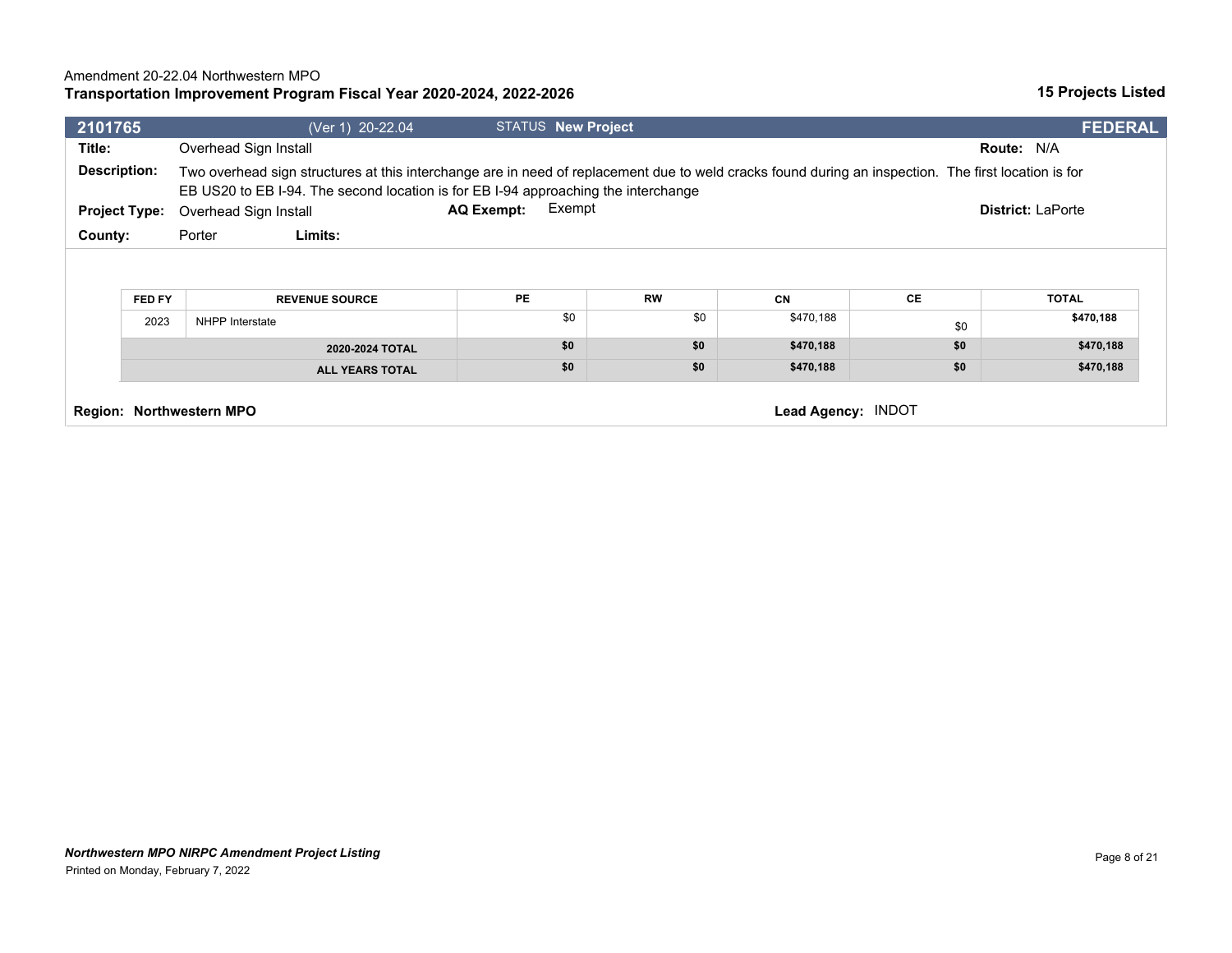## **Transportation Improvement Program Fiscal Year 2020-2024, 2022-2026**

| 2100292              |                                                      | (Ver 1) 20-22.04                                                                                                                                                                                                           | <b>STATUS New Project</b>   |           |     |     | <b>LOCAL</b>             |
|----------------------|------------------------------------------------------|----------------------------------------------------------------------------------------------------------------------------------------------------------------------------------------------------------------------------|-----------------------------|-----------|-----|-----|--------------------------|
| Title:               |                                                      | Lake County Countywide Bridge Inspection and Inventory Program in accordance with National Bridge Inspection Stand                                                                                                         |                             |           |     |     | Route: N/A               |
| <b>Description:</b>  |                                                      | Inspection and Inventory of all Lake County Bridges, off the State Highway System, with a span greater than twenty feet (20') in accordance with<br>current National Bridge Inspection Standards for Cycle Years 2022-2025 |                             |           |     |     |                          |
| <b>Project Type:</b> |                                                      | Bridge - Other                                                                                                                                                                                                             | Exempt<br><b>AQ Exempt:</b> |           |     |     | <b>District: LaPorte</b> |
| County:              |                                                      | Limits:<br>Lake                                                                                                                                                                                                            |                             |           |     |     |                          |
|                      | FED FY                                               | <b>REVENUE SOURCE</b>                                                                                                                                                                                                      | PE                          | <b>RW</b> | CN  | CE  | <b>TOTAL</b>             |
|                      | 2023                                                 | Local Bridge                                                                                                                                                                                                               | \$306,112                   | \$0       | \$0 | \$0 | \$306,112                |
|                      | 2023                                                 | <b>Local Fund</b>                                                                                                                                                                                                          | \$76,528                    | \$0       | \$0 | \$0 | \$76,528                 |
|                      | 2024                                                 | Local Bridge                                                                                                                                                                                                               | \$91,769                    | \$0       | \$0 | \$0 | \$91,769                 |
|                      | 2024                                                 | Local Fund                                                                                                                                                                                                                 | \$22,942                    | \$0       | \$0 | \$0 | \$22,942                 |
|                      | >2024                                                | Beyond                                                                                                                                                                                                                     | \$332,730                   | \$0       | \$0 | \$0 | \$332,730                |
|                      |                                                      | 2020-2024 TOTAL                                                                                                                                                                                                            | \$497,351                   | \$0       | \$0 | \$0 | \$497,351                |
|                      |                                                      | <b>ALL YEARS TOTAL</b>                                                                                                                                                                                                     | \$830,081                   | \$0       | \$0 | \$0 | \$830,081                |
|                      | Lead Agency: Lake County<br>Region: Northwestern MPO |                                                                                                                                                                                                                            |                             |           |     |     |                          |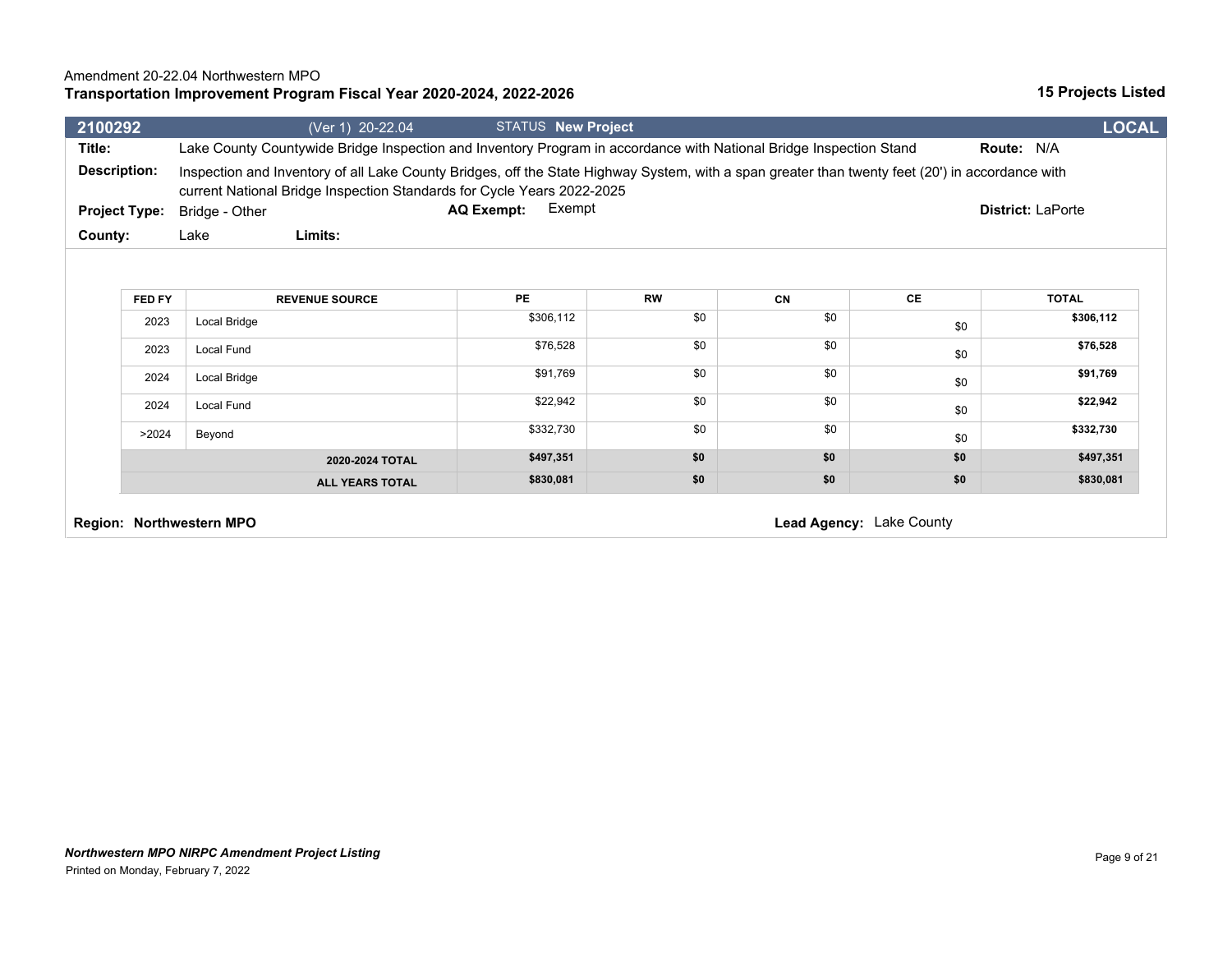### **Transportation Improvement Program Fiscal Year 2020-2024, 2022-2026** Amendment 20-22.04 Northwestern MPO

| 2101132              | (Ver 2) 20-22.04                                                 | <b>STATUS Programmed</b> |             |             |           | FEDERAL           |
|----------------------|------------------------------------------------------------------|--------------------------|-------------|-------------|-----------|-------------------|
| Title:               | Main St reconstruction                                           |                          |             |             |           | Route: N/A        |
| <b>Description:</b>  | Reconstruction of Main Street from Columbia Avenue to Hart Ditch |                          |             |             |           |                   |
| <b>Project Type:</b> | Pavement Reconstruction/Rehabilitation                           | Exempt<br>AQ Exempt:     |             |             |           | District: LaPorte |
| County:              | Limits:<br>Lake                                                  |                          |             |             |           |                   |
|                      |                                                                  |                          |             |             |           |                   |
| FED FY               | <b>REVENUE SOURCE</b>                                            | <b>PE</b>                | <b>RW</b>   | <b>CN</b>   | <b>CE</b> | <b>TOTAL</b>      |
| 2022                 | Local Fund                                                       | \$150,368                | \$0         | \$0         | \$0       | \$150,368         |
| 2022                 | STBG Chicago UZA                                                 | \$601,472                | \$0         | \$0         | \$0       | \$601,472         |
| 2023                 | Local Fund                                                       | \$0                      | \$658,000   | \$0         | \$0       | \$658,000         |
| 2023                 | STBG Chicago UZA                                                 | \$0                      | \$500,000   | \$0         | \$0       | \$500,000         |
| >2024                | <b>Beyond</b>                                                    | \$0                      | \$0         | \$6,293,241 | \$0       | \$6,293,241       |
|                      |                                                                  | \$751,840                | \$1,158,000 | \$0         | \$0       | \$1,909,840       |
|                      | 2020-2024 TOTAL                                                  |                          |             |             |           |                   |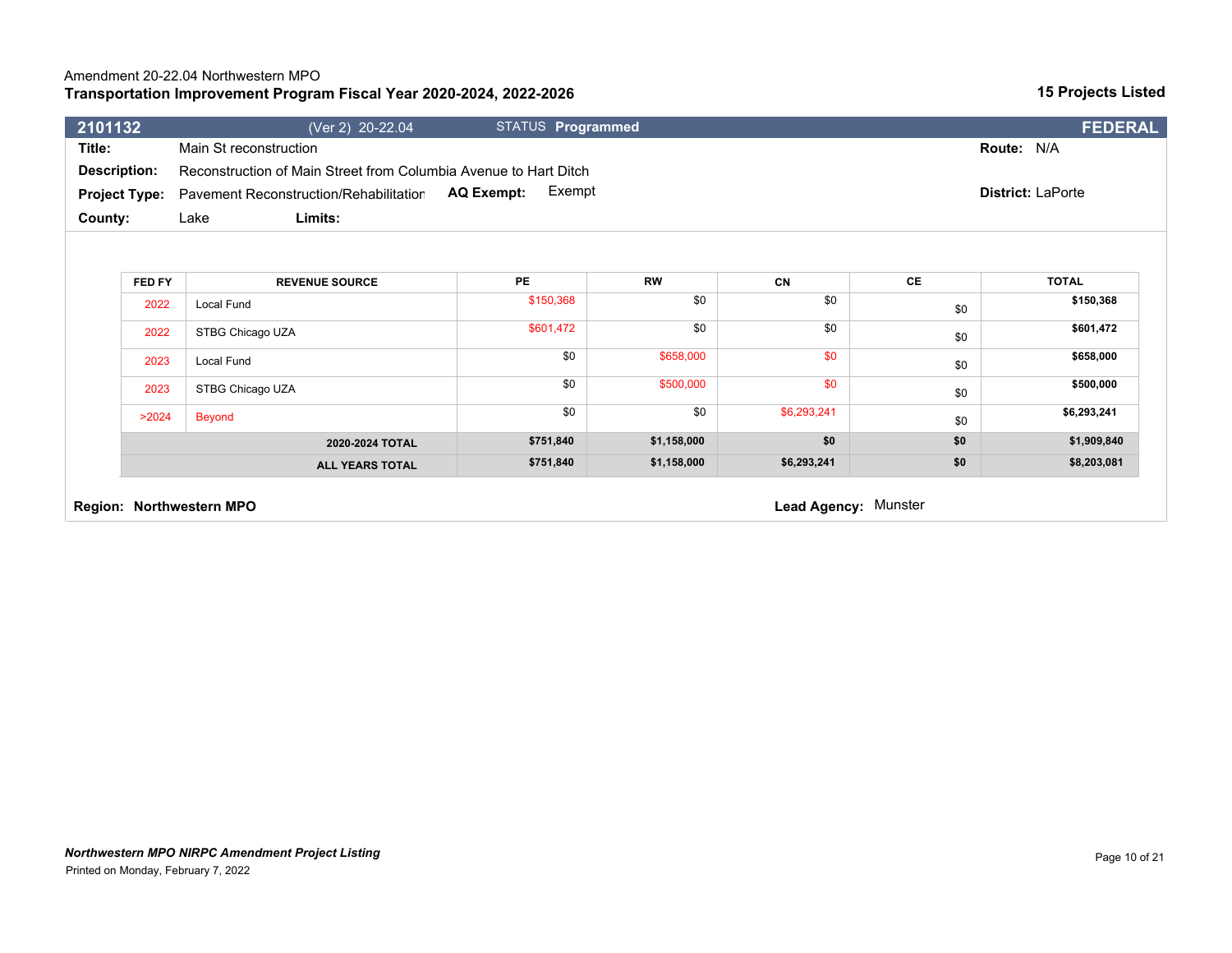### Amendment 22-00 Northwestern MPO

|                      | <b>Previously Approved Version</b>                               |                      |           |             |           |                          |
|----------------------|------------------------------------------------------------------|----------------------|-----------|-------------|-----------|--------------------------|
| <b>NIRPC270051</b>   | $(Ver 1)$ 22-00                                                  |                      |           |             |           |                          |
| Title:               | Main St reconstruction                                           |                      |           |             |           | Route: N/A               |
| <b>Description:</b>  | Reconstruction of Main Street from Columbia Avenue to Hart Ditch |                      |           |             |           |                          |
| <b>Project Type:</b> | Pavement Reconstruction/Rehabilitation                           | Exempt<br>AQ Exempt: |           |             |           | <b>District: LaPorte</b> |
| County:              | Limits:<br>Lake                                                  |                      |           |             |           |                          |
|                      |                                                                  |                      |           |             |           |                          |
|                      |                                                                  |                      |           |             |           |                          |
|                      |                                                                  |                      |           |             |           |                          |
| FED FY               | <b>REVENUE SOURCE</b>                                            | <b>PE</b>            | <b>RW</b> | CN          |           |                          |
|                      |                                                                  |                      |           |             | <b>CE</b> | <b>TOTAL</b>             |
| 2023                 | <b>Local Fund</b>                                                | \$79,500             | \$0       | \$0         | \$0       | \$79,500                 |
| 2023                 | STBG Chicago UZA                                                 | \$318,000            | \$0       | \$0         | \$0       | \$318,000                |
| 2025                 | <b>Local Fund</b>                                                | \$0                  | \$0       | \$1,258,648 | \$0       | \$1,258,648              |
| 2025                 | STBG Chicago UZA                                                 | \$0                  | \$0       | \$5,034,593 | \$0       | \$5,034,593              |
|                      | 2022-2026 TOTAL                                                  | \$397,500            | \$0       | \$6,293,241 | \$0       | \$6,690,741              |
|                      | <b>ALL YEARS TOTAL</b>                                           | \$397,500            | \$0       | \$6,293,241 | \$0       | \$6,690,741              |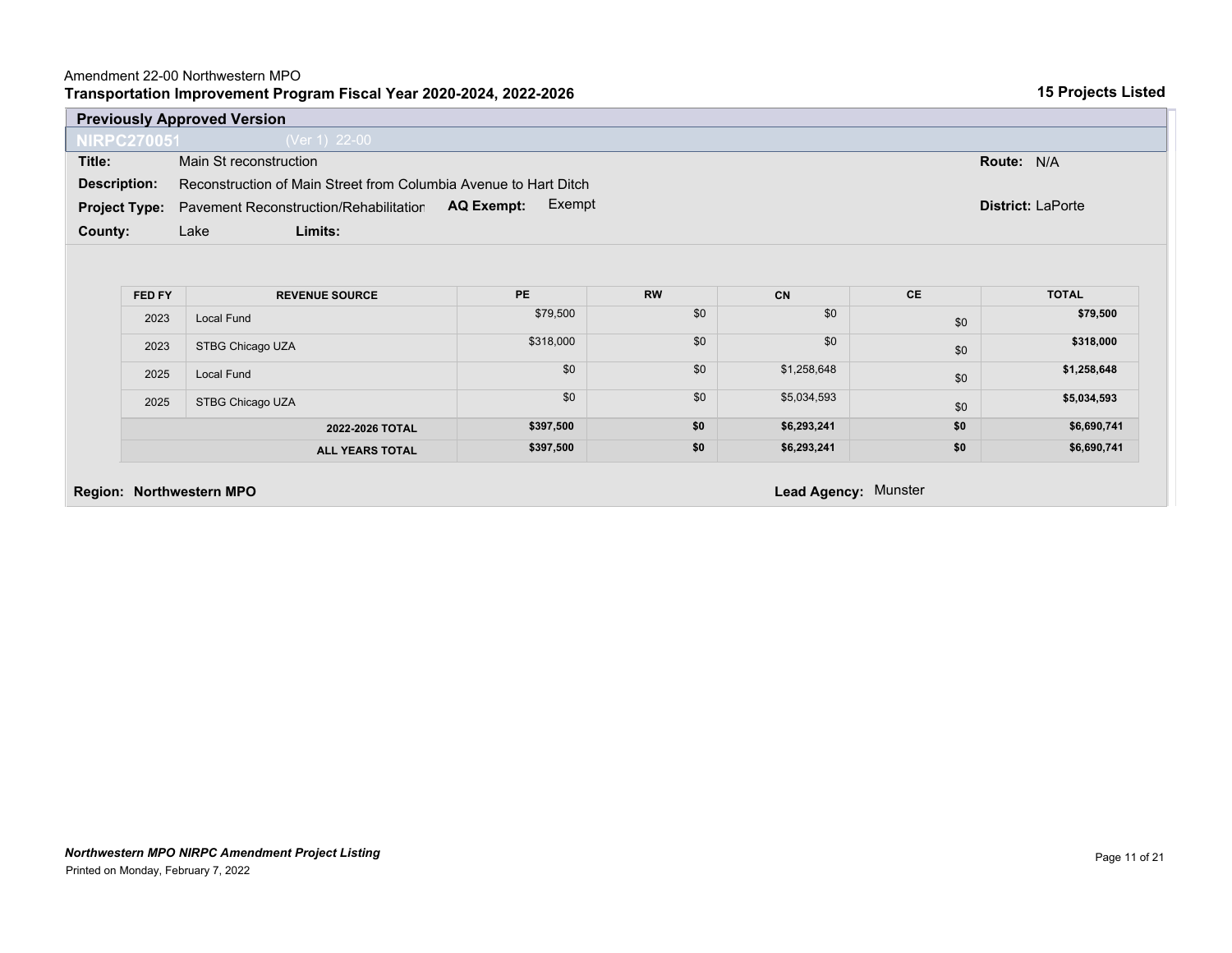## **Transportation Improvement Program Fiscal Year 2020-2024, 2022-2026**

| 1902810 |                      | (Ver 1) 20-22.04                           |                   | <b>STATUS New Project</b> |             |                            | <b>LOCAL</b>      |
|---------|----------------------|--------------------------------------------|-------------------|---------------------------|-------------|----------------------------|-------------------|
| Title:  |                      | Bridge Replacement 500E over Crooked Creek |                   |                           |             |                            | Route: N/A        |
|         | <b>Description:</b>  | Bridge 64-00110 CR 500E over Crooked Creek |                   |                           |             |                            |                   |
|         | <b>Project Type:</b> | <b>Bridge Replacement</b>                  | <b>AQ Exempt:</b> | Exempt                    |             |                            | District: LaPorte |
| County: |                      | Limits:<br>Porter                          |                   |                           |             |                            |                   |
|         |                      |                                            |                   |                           |             |                            |                   |
|         | FED FY               | <b>REVENUE SOURCE</b>                      | <b>PE</b>         | <b>RW</b>                 | CN          | CE                         | <b>TOTAL</b>      |
|         | 2021                 | Local Fund                                 | \$300,000         | \$0                       | \$0         | \$0                        | \$300,000         |
|         | 2023                 | Local Fund                                 |                   | \$0<br>\$65,000           | \$0         | \$0                        | \$65,000          |
|         | 2024                 | Local Fund                                 |                   | \$0<br>\$0                | \$50,000    | \$0                        | \$50,000          |
|         | >2024                | Beyond                                     |                   | \$0<br>\$0                | \$1,260,000 | \$0                        | \$1,260,000       |
|         |                      | 2020-2024 TOTAL                            | \$300,000         | \$65,000                  | \$50,000    | \$0                        | \$415,000         |
|         |                      | <b>ALL YEARS TOTAL</b>                     | \$300,000         | \$65,000                  | \$1,310,000 | \$0                        | \$1,675,000       |
|         |                      | Region: Northwestern MPO                   |                   |                           |             | Lead Agency: Porter County |                   |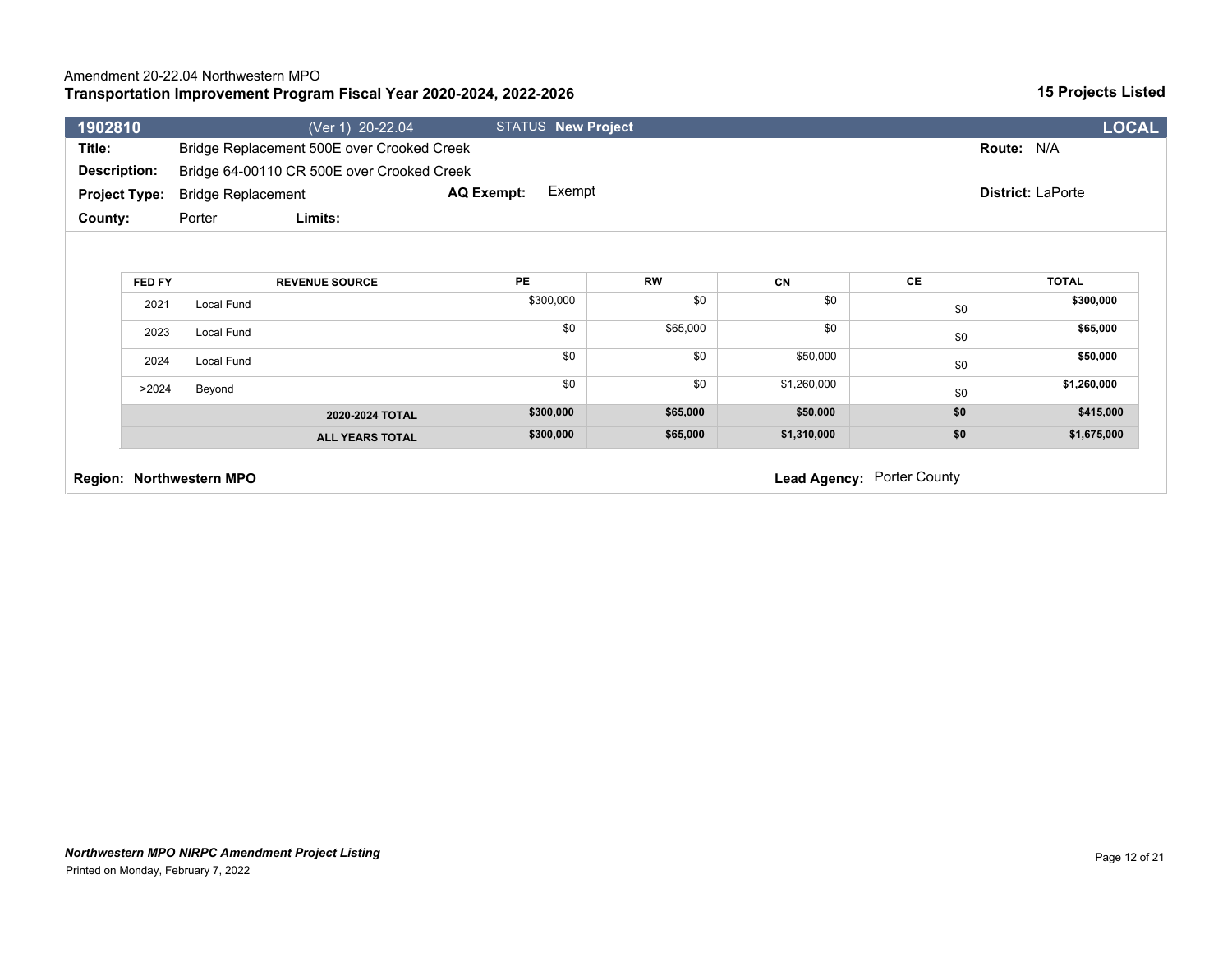## **Transportation Improvement Program Fiscal Year 2020-2024, 2022-2026**

| 1902811              |        |                           | (Ver 1) 20-22.04                                        |                   | STATUS New Project |           |             |                            |                          | <b>LOCAL</b> |  |
|----------------------|--------|---------------------------|---------------------------------------------------------|-------------------|--------------------|-----------|-------------|----------------------------|--------------------------|--------------|--|
| Title:               |        |                           | Bridge Replacement; 600N over Salt Creek                |                   |                    |           |             |                            | Route: N/A               |              |  |
| <b>Description:</b>  |        |                           | Porter County bridge #64-00098, CR 600N over Salt Creek |                   |                    |           |             |                            |                          |              |  |
| <b>Project Type:</b> |        | <b>Bridge Replacement</b> |                                                         | <b>AQ Exempt:</b> | Exempt             |           |             |                            | <b>District: LaPorte</b> |              |  |
| <b>County:</b>       |        | Porter                    | Limits:                                                 |                   |                    |           |             |                            |                          |              |  |
|                      |        |                           |                                                         |                   |                    |           |             |                            |                          |              |  |
|                      |        |                           |                                                         |                   |                    |           |             |                            |                          |              |  |
|                      | FED FY |                           | <b>REVENUE SOURCE</b>                                   | PE                |                    | <b>RW</b> | <b>CN</b>   | CE                         | <b>TOTAL</b>             |              |  |
|                      | 2021   | Local Fund                |                                                         |                   | \$400,000          | \$0       | \$0         | \$0                        | \$400,000                |              |  |
|                      | 2023   | Local Fund                |                                                         |                   | \$0                | \$65,000  | \$0         | \$0                        | \$65,000                 |              |  |
|                      | >2024  | Beyond                    |                                                         |                   | \$0                | \$0       | \$1,600,000 | \$230,000                  | \$1,830,000              |              |  |
|                      |        |                           | 2020-2024 TOTAL                                         |                   | \$400,000          | \$65,000  | \$0         | \$0                        | \$465,000                |              |  |
|                      |        |                           | <b>ALL YEARS TOTAL</b>                                  |                   | \$400,000          | \$65,000  | \$1,600,000 | \$230,000                  | \$2,295,000              |              |  |
|                      |        |                           |                                                         |                   |                    |           |             |                            |                          |              |  |
|                      |        | Region: Northwestern MPO  |                                                         |                   |                    |           |             | Lead Agency: Porter County |                          |              |  |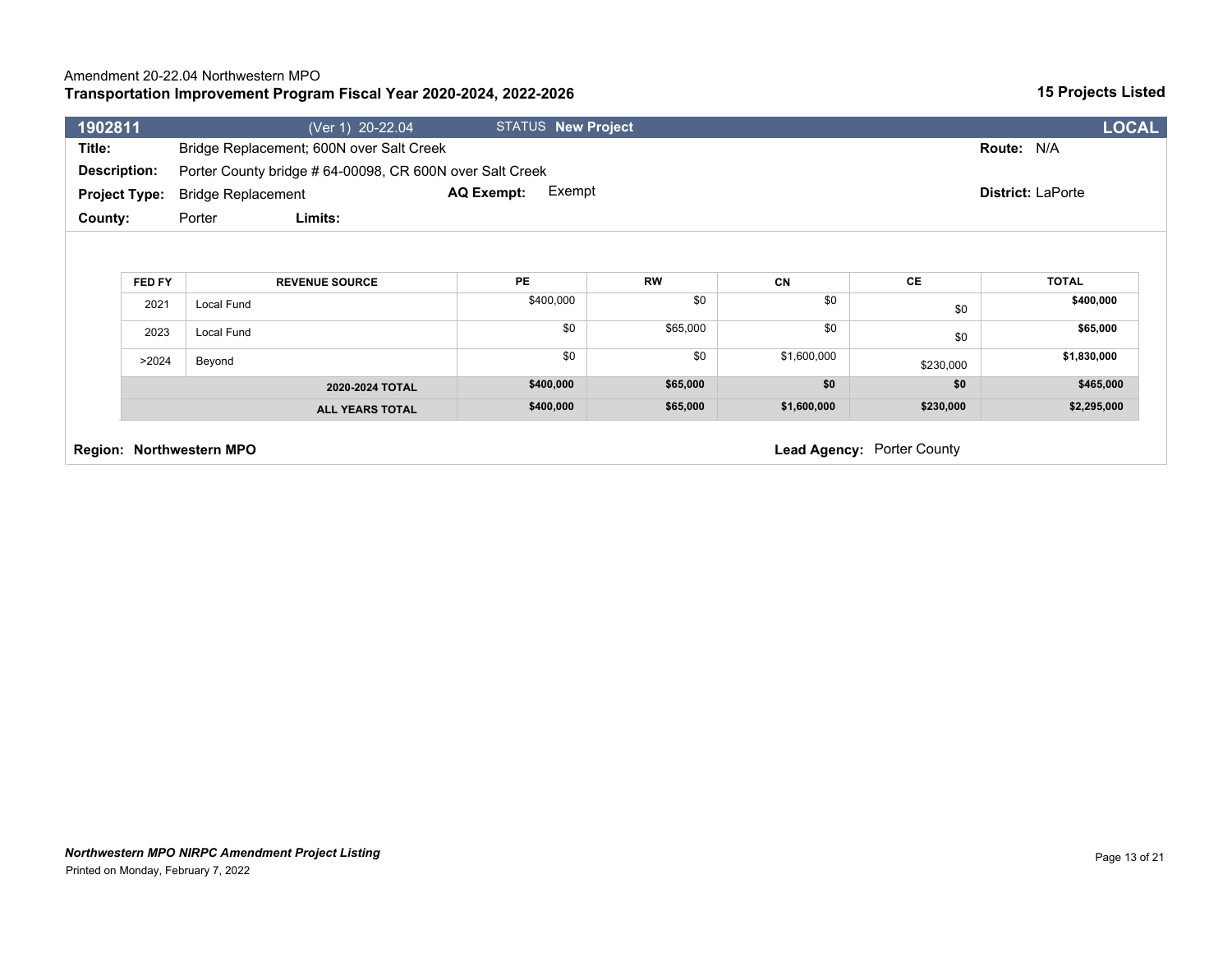### **Transportation Improvement Program Fiscal Year 2020-2024, 2022-2026** Amendment 20-22.04 Northwestern MPO

| 1902812              | (Ver 1) 20-22.04                                          | <b>STATUS New Project</b>   |           |             |           | <b>LOCAL</b>             |
|----------------------|-----------------------------------------------------------|-----------------------------|-----------|-------------|-----------|--------------------------|
| Title:               | Bridge Replacement; Lenburg over Salt Creek               |                             |           |             |           | Route: N/A               |
| <b>Description:</b>  | Porte County bridge #64-01009; Lenburg Rd over Salt Creek |                             |           |             |           |                          |
| <b>Project Type:</b> | <b>Bridge Replacement</b>                                 | Exempt<br><b>AQ Exempt:</b> |           |             |           | <b>District: LaPorte</b> |
| County:              | Limits:<br>Porter                                         |                             |           |             |           |                          |
|                      |                                                           |                             |           |             |           |                          |
|                      |                                                           |                             |           |             |           |                          |
| FED FY               | <b>REVENUE SOURCE</b>                                     | PE                          | <b>RW</b> | <b>CN</b>   | CE        | <b>TOTAL</b>             |
| 2021                 | Local Fund                                                | \$430,000                   | \$0       | \$0         | \$0       | \$430,000                |
| 2022                 | Local Fund                                                | \$0                         | \$60,000  | \$0         | \$0       | \$60,000                 |
| 2023                 | Local Fund                                                | \$0                         | \$0       | \$55,000    | \$0       | \$55,000                 |
| >2024                | Beyond                                                    | \$0                         | \$0       | \$1,900,000 | \$285,000 | \$2,185,000              |
|                      | 2020-2024 TOTAL                                           | \$430,000                   | \$60,000  | \$55,000    | \$0       | \$545,000                |
|                      | <b>ALL YEARS TOTAL</b>                                    | \$430,000                   | \$60,000  | \$1,955,000 | \$285,000 | \$2,730,000              |
|                      |                                                           |                             |           |             |           |                          |

**Region: Northwestern MPO Region: Northwestern MPO Lead Agency: Porter County**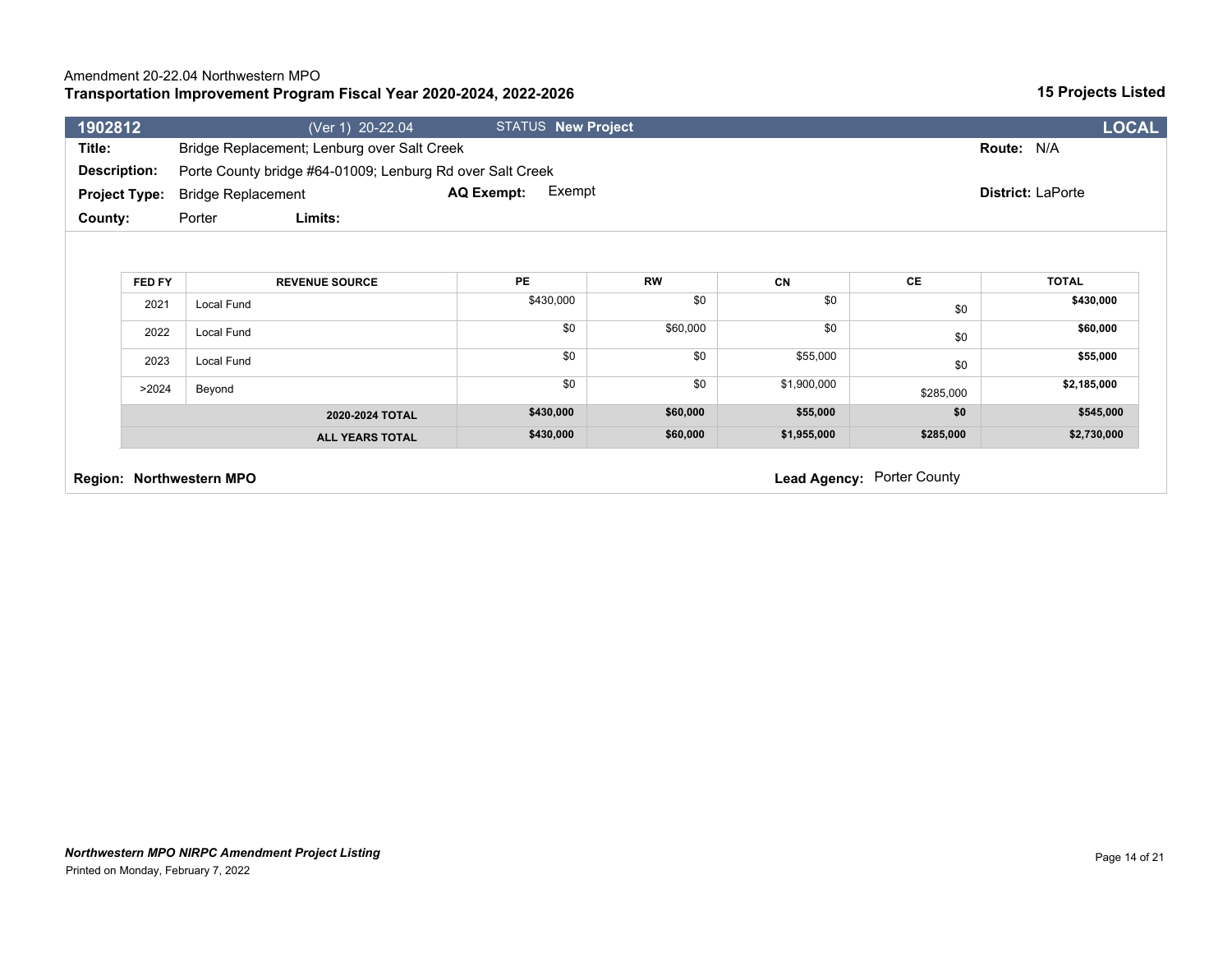|  |  | Page 15 of 21 |
|--|--|---------------|

| Title:              |                      | Bridge Replacement; 300W over Cornell Ditch |                                                             |           |             |                            | Route: N/A               |  |  |  |
|---------------------|----------------------|---------------------------------------------|-------------------------------------------------------------|-----------|-------------|----------------------------|--------------------------|--|--|--|
| <b>Description:</b> |                      |                                             | Porter County bridge # 64-00080; CR 300W over Cornell Ditch |           |             |                            |                          |  |  |  |
|                     | <b>Project Type:</b> | <b>Bridge Replacement</b>                   | Exempt<br>AQ Exempt:                                        |           |             |                            | <b>District: LaPorte</b> |  |  |  |
| County:             |                      | Limits:<br>Porter                           |                                                             |           |             |                            |                          |  |  |  |
|                     |                      |                                             |                                                             |           |             |                            |                          |  |  |  |
|                     | FED FY               | <b>REVENUE SOURCE</b>                       | PE                                                          | <b>RW</b> | <b>CN</b>   | CE                         | <b>TOTAL</b>             |  |  |  |
|                     | 2021                 | Local Fund                                  | \$350,000                                                   | \$0       | \$0         | \$0                        | \$350,000                |  |  |  |
|                     | 2022                 | Local Fund                                  | \$0                                                         | \$70,000  | \$0         | \$0                        | \$70,000                 |  |  |  |
|                     | 2023                 | Local Fund                                  | \$0                                                         | \$0       | \$50,000    | \$0                        | \$50,000                 |  |  |  |
|                     | >2024                | Beyond                                      | \$0                                                         | \$0       | \$1,200,000 | \$180,000                  | \$1,380,000              |  |  |  |
|                     |                      | 2020-2024 TOTAL                             | \$350,000                                                   | \$70,000  | \$50,000    | \$0                        | \$470,000                |  |  |  |
|                     |                      | <b>ALL YEARS TOTAL</b>                      | \$350,000                                                   | \$70,000  | \$1,250,000 | \$180,000                  | \$1,850,000              |  |  |  |
|                     |                      | <b>Region: Northwestern MPO</b>             |                                                             |           |             | Lead Agency: Porter County |                          |  |  |  |

**1902813** (Ver 1) 20-22.04 STATUS **New Project LOCAL**

## **Transportation Improvement Program Fiscal Year 2020-2024, 2022-2026**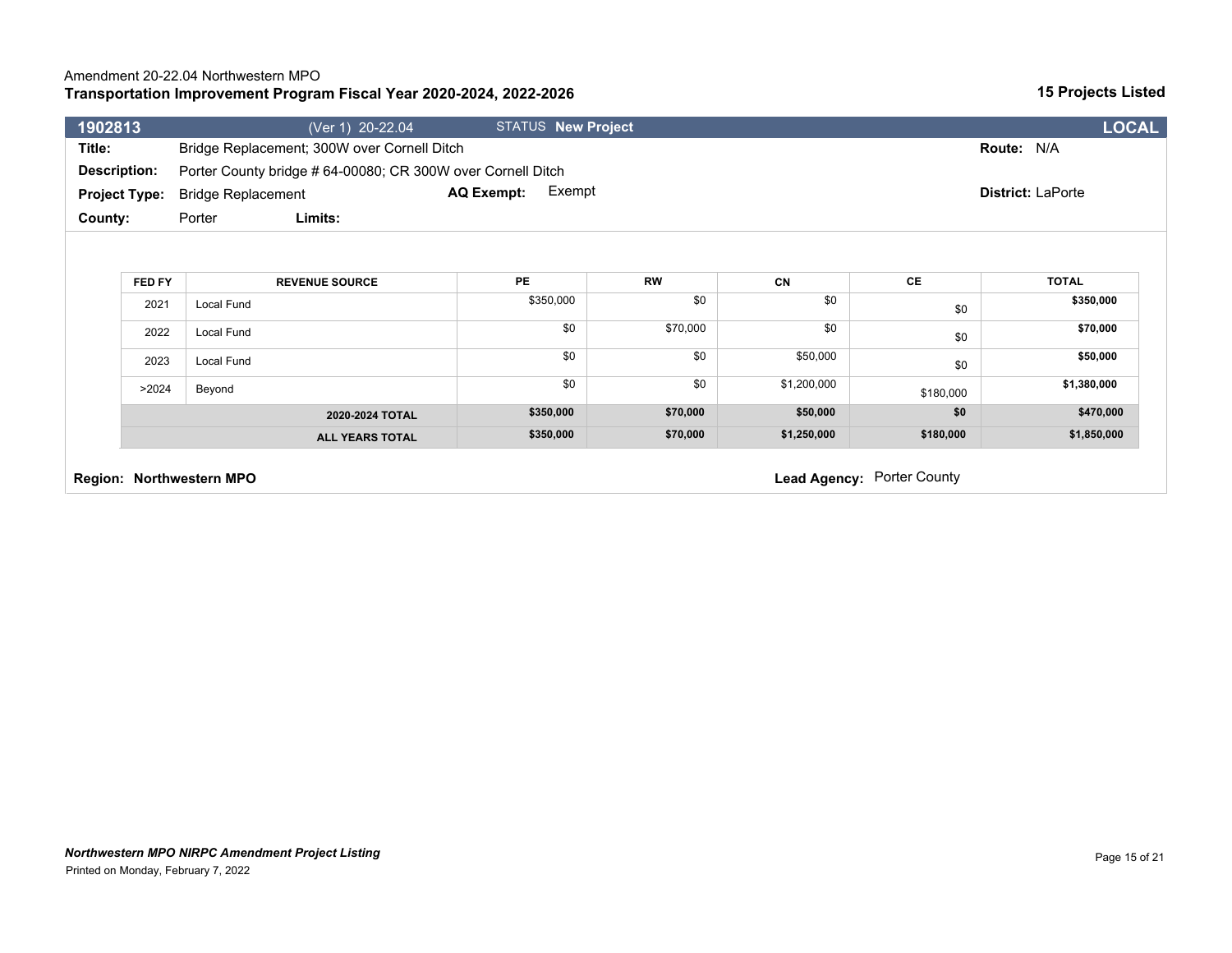#### *Northwestern MPO NIRPC Amendment Project Listing* Printed on Monday, February 7, 2022

| <b>Description:</b>                                   | Quality of Place / Added Travel Lanes at Kennedy Ave (Phase 4)                                                                                                                                                      |                                                    | Route: N/A  |             |           |                          |  |  |  |
|-------------------------------------------------------|---------------------------------------------------------------------------------------------------------------------------------------------------------------------------------------------------------------------|----------------------------------------------------|-------------|-------------|-----------|--------------------------|--|--|--|
|                                                       | Kennedy Ave at intersection with Junction Ave, going South through to 67th St and then South to US 30. The added lanes will connect Kennedy<br>Ave to US 30 and create a safer roadway for drivers and pedestrians. |                                                    |             |             |           |                          |  |  |  |
| <b>Project Type:</b>                                  | Existing Roadway Capacity Improvemer AQ Exempt:                                                                                                                                                                     | Non-Exempt                                         |             |             |           | District: LaPorte        |  |  |  |
| County:                                               | Lake<br>Limits:                                                                                                                                                                                                     | From Junction Ave to US 30 of Distance (mile) 0.83 |             |             |           |                          |  |  |  |
|                                                       |                                                                                                                                                                                                                     |                                                    |             |             |           |                          |  |  |  |
| FED FY                                                | <b>REVENUE SOURCE</b>                                                                                                                                                                                               | PE                                                 | <b>RW</b>   | CN          | CE        | <b>TOTAL</b>             |  |  |  |
| $2020$                                                | Prior                                                                                                                                                                                                               | \$548,664                                          | \$0         | \$0         | \$0       | \$548,664                |  |  |  |
| >2024                                                 | <b>Beyond</b>                                                                                                                                                                                                       | \$0                                                | \$1,913,750 | \$6,709,000 | \$0       | \$8,622,750              |  |  |  |
|                                                       | <b>ALL YEARS TOTAL</b>                                                                                                                                                                                              | \$548,664                                          | \$1,913,750 | \$6,709,000 | \$0       | \$9,171,414              |  |  |  |
| Lead Agency: Schererville<br>Region: Northwestern MPO |                                                                                                                                                                                                                     |                                                    |             |             |           |                          |  |  |  |
|                                                       | <b>Previously Approved Version</b>                                                                                                                                                                                  |                                                    |             |             |           |                          |  |  |  |
| 1173760                                               | (Ver 6) 22-55                                                                                                                                                                                                       |                                                    |             |             |           |                          |  |  |  |
| Title:                                                | Quality of Place / Added Travel Lanes at Kennedy Ave (Phase 4)<br><b>Route: N/A</b>                                                                                                                                 |                                                    |             |             |           |                          |  |  |  |
|                                                       | Kennedy Ave at intersection with Junction Ave, going South through to 67th St and then South to US 30. The added lanes will connect Kennedy                                                                         |                                                    |             |             |           |                          |  |  |  |
| <b>Description:</b>                                   |                                                                                                                                                                                                                     |                                                    |             |             |           |                          |  |  |  |
|                                                       | Ave to US 30 and create a safer roadway for drivers and pedestrians.                                                                                                                                                | Non-Exempt                                         |             |             |           | <b>District: LaPorte</b> |  |  |  |
|                                                       | Existing Roadway Capacity Improvemer AQ Exempt:<br>Limits:<br>Lake                                                                                                                                                  | From Junction Ave to US 30 of Distance (mile) 0.83 |             |             |           |                          |  |  |  |
|                                                       |                                                                                                                                                                                                                     |                                                    |             |             |           |                          |  |  |  |
| FED FY                                                | <b>REVENUE SOURCE</b>                                                                                                                                                                                               | PE                                                 | <b>RW</b>   | <b>CN</b>   | <b>CE</b> | <b>TOTAL</b>             |  |  |  |
| 2025                                                  | Local Fund                                                                                                                                                                                                          | \$0                                                | \$50,000    | \$1,051,618 | \$0       | \$1,101,618              |  |  |  |
| <b>Project Type:</b><br>County:<br>2025               | STBG Chicago UZA                                                                                                                                                                                                    | \$0                                                | \$200,000   | \$4,206,472 | \$0       | \$4,406,472              |  |  |  |
| $2022$                                                | Prior                                                                                                                                                                                                               | \$548,664                                          | \$0         | \$0         | \$0       | \$548,664                |  |  |  |
|                                                       | 2022-2026 TOTAL                                                                                                                                                                                                     | \$0                                                | \$250,000   | \$5,258,090 | \$0       | \$5,508,090              |  |  |  |

**1173760** (Ver 7) 20-22.04 STATUS **Programmed FEDERAL**

# **Transportation Improvement Program Fiscal Year 2020-2024, 2022-2026**

## Amendment 20-22.04 Northwestern MPO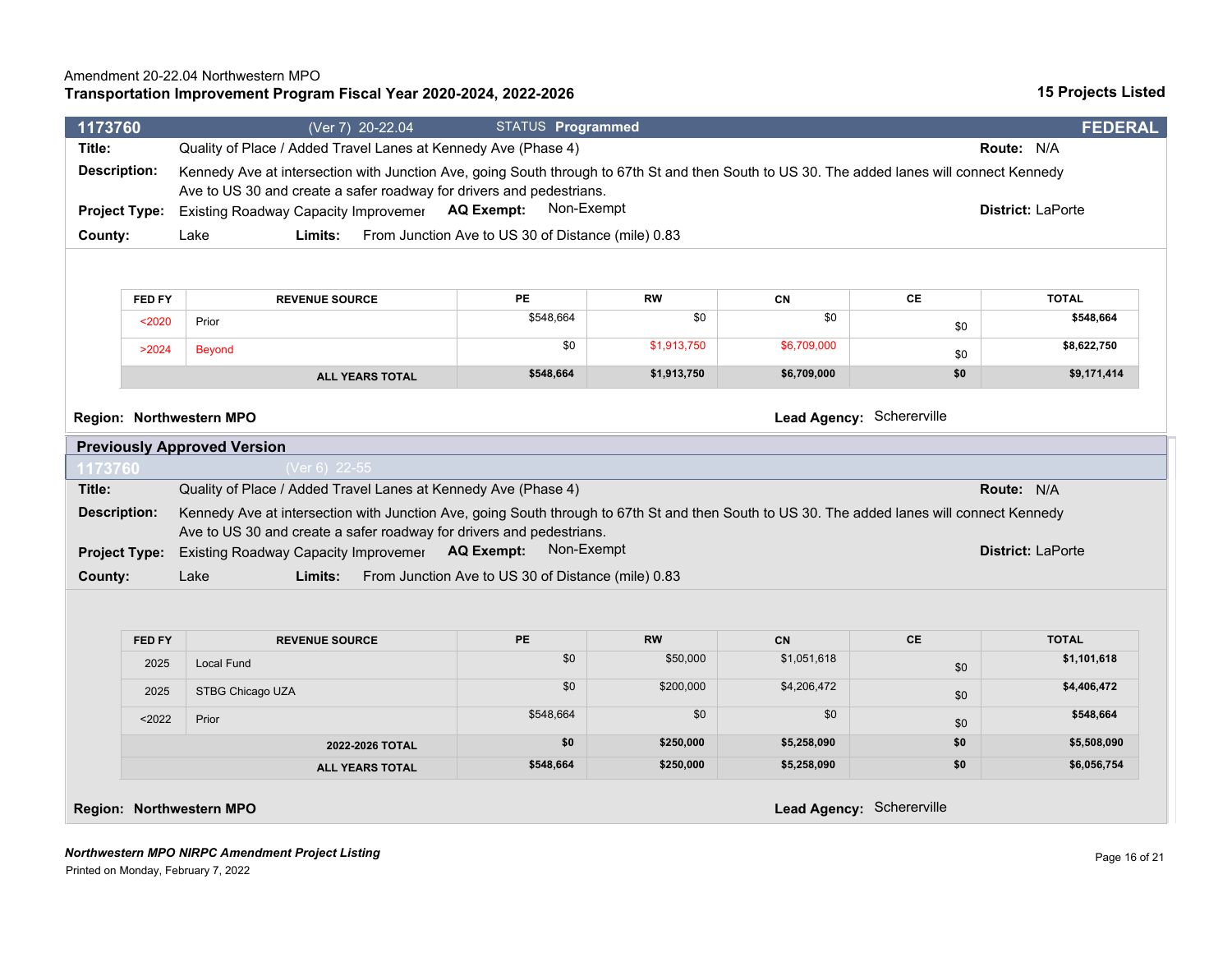### **Transportation Improvement Program Fiscal Year 2020-2024, 2022-2026**

| 2101141              | (Ver 4) 20-22.04                                                                                   | STATUS Programmed           |           |             |     | <b>FEDERAL</b>           |
|----------------------|----------------------------------------------------------------------------------------------------|-----------------------------|-----------|-------------|-----|--------------------------|
| Title:               | Multi use trail from transit parking lot to downtown                                               |                             |           |             |     | Route: N/A               |
| Description:         | Provide a multi-use trail connection within our TOD, connecting the Chicago Dash stop to downtown. |                             |           |             |     |                          |
| <b>Project Type:</b> | <b>Bicycle Enhancement</b>                                                                         | Exempt<br><b>AQ Exempt:</b> |           |             |     | <b>District: LaPorte</b> |
| County:              | Limits:<br>Porter                                                                                  |                             |           |             |     |                          |
|                      |                                                                                                    |                             |           |             |     |                          |
|                      |                                                                                                    |                             |           |             |     |                          |
| FED FY               | <b>REVENUE SOURCE</b>                                                                              | <b>PE</b>                   | <b>RW</b> | <b>CN</b>   | CE  | <b>TOTAL</b>             |
| 2022                 | <b>Federal Special</b>                                                                             | \$449,548                   | \$0       | \$0         | \$0 | \$449,548                |
| 2022                 | Local Fund                                                                                         | \$112,387                   | \$30,000  | \$0         | \$0 | \$142,387                |
| 2024                 | <b>Federal Special</b>                                                                             | \$0                         | \$0       | \$1,918,104 | \$0 | \$1,918,104              |
| 2024                 | Local Fund                                                                                         | \$0                         | \$0       | \$479,526   | \$0 | \$479,526                |
|                      | 2020-2024 TOTAL                                                                                    | \$561,935                   | \$30,000  | \$2,397,630 | \$0 | \$2,989,565              |
|                      | <b>ALL YEARS TOTAL</b>                                                                             | \$561,935                   | \$30,000  | \$2,397,630 | \$0 | \$2,989,565              |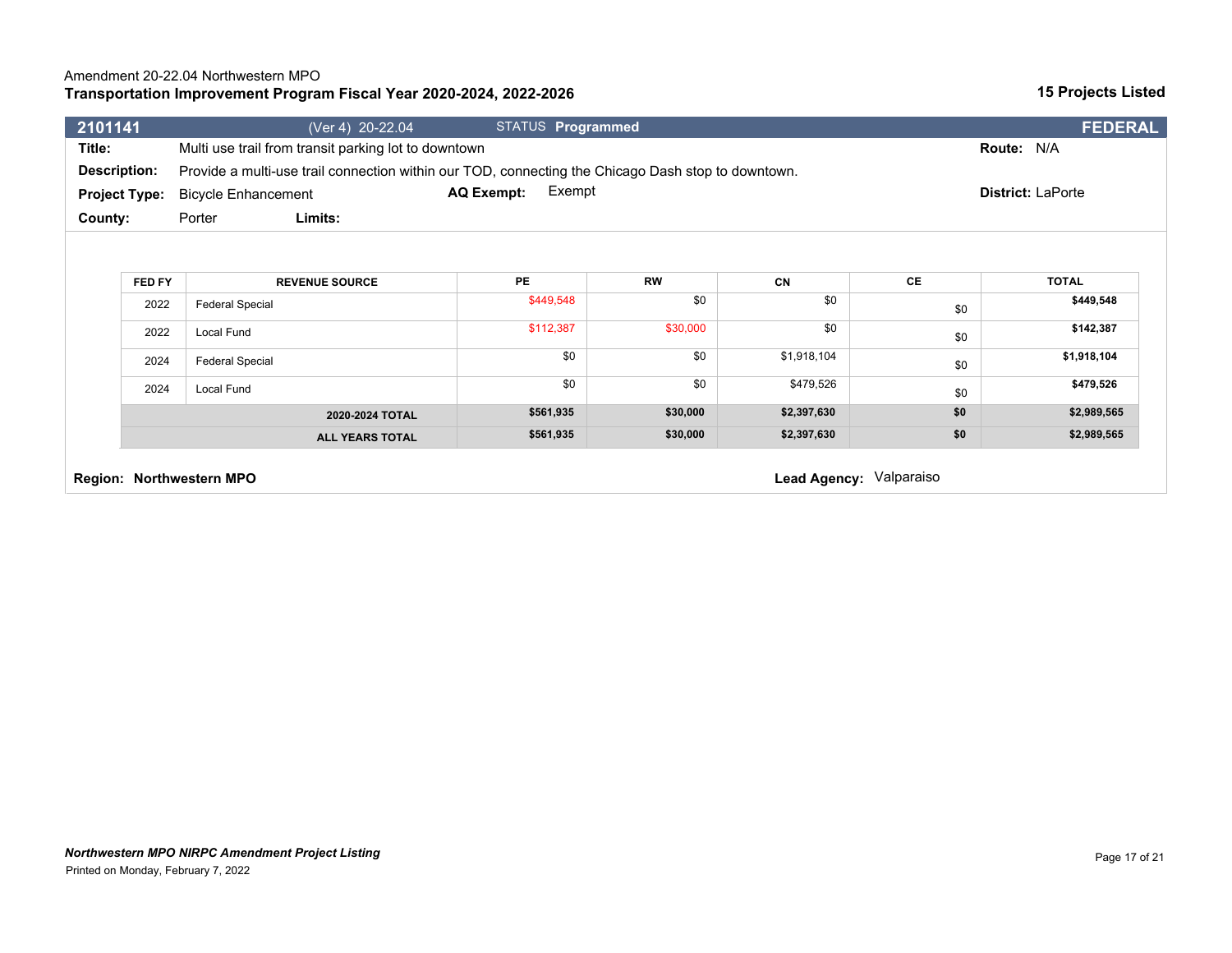### Amendment 22-31 Northwestern MPO

|  |  | Transportation Improvement Program Fiscal Year 2020-2024, 2022-2026 |  |  |
|--|--|---------------------------------------------------------------------|--|--|
|--|--|---------------------------------------------------------------------|--|--|

| (Ver 3) 22-31                                                                     |                                                      |           |             |                                                                                                    |                          |  |  |
|-----------------------------------------------------------------------------------|------------------------------------------------------|-----------|-------------|----------------------------------------------------------------------------------------------------|--------------------------|--|--|
|                                                                                   |                                                      |           |             |                                                                                                    |                          |  |  |
|                                                                                   | Multi use trail from transit parking lot to downtown |           |             |                                                                                                    |                          |  |  |
|                                                                                   |                                                      |           |             |                                                                                                    |                          |  |  |
| Exempt<br><b>AQ Exempt:</b><br><b>Project Type:</b><br><b>Bicycle Enhancement</b> |                                                      |           |             |                                                                                                    | <b>District: LaPorte</b> |  |  |
| Limits:                                                                           |                                                      |           |             |                                                                                                    |                          |  |  |
|                                                                                   |                                                      |           |             |                                                                                                    |                          |  |  |
|                                                                                   |                                                      |           |             |                                                                                                    |                          |  |  |
| <b>REVENUE SOURCE</b>                                                             | PE                                                   | <b>RW</b> | CN          | <b>CE</b>                                                                                          | <b>TOTAL</b>             |  |  |
| <b>Federal Special</b>                                                            | \$118,300                                            | \$0       | \$0         | \$0                                                                                                | \$118,300                |  |  |
| Local Fund                                                                        | \$39,575                                             | \$15,000  | \$0         | \$0                                                                                                | \$54,575                 |  |  |
| <b>Federal Special</b>                                                            | \$0                                                  | \$0       | \$1,918,104 | \$0                                                                                                | \$1,918,104              |  |  |
| Local Fund                                                                        | \$0                                                  | \$0       | \$479,526   | \$0                                                                                                | \$479,526                |  |  |
| 2022-2026 TOTAL                                                                   | \$157,875                                            | \$15,000  | \$2,397,630 | \$0                                                                                                | \$2,570,505              |  |  |
| <b>ALL YEARS TOTAL</b>                                                            | \$157,875                                            | \$15,000  | \$2,397,630 | \$0                                                                                                | \$2,570,505              |  |  |
|                                                                                   |                                                      |           |             |                                                                                                    |                          |  |  |
|                                                                                   | Porter<br><b>Region: Northwestern MPO</b>            |           |             | Provide a multi-use trail connection within our TOD, connecting the Chicago Dash stop to downtown. | Lead Agency: Valparaiso  |  |  |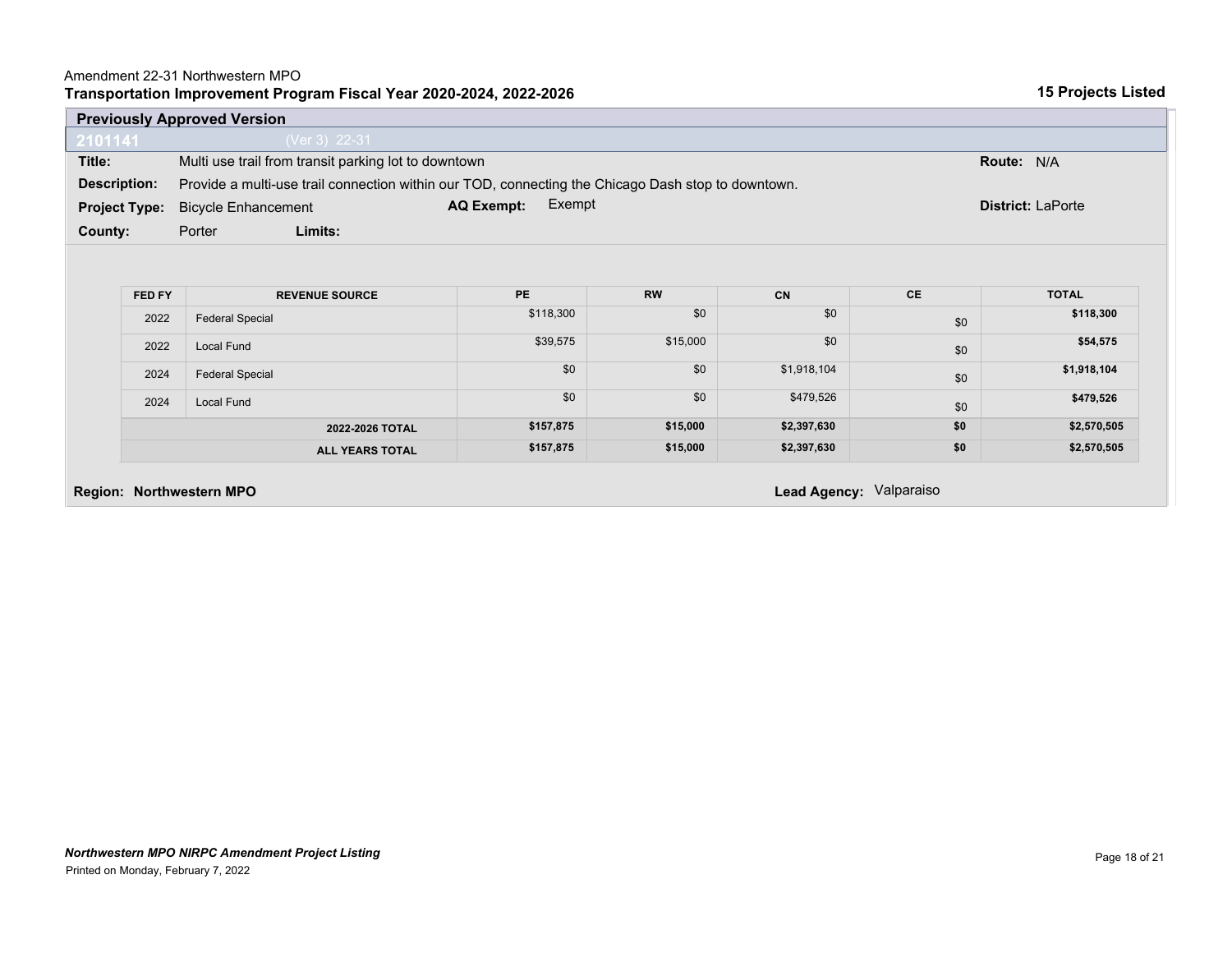### **Transportation Improvement Program Fiscal Year 2020-2024, 2022-2026**

| 2101133                                                                                                                                                                         | (Ver 3) 20-22.04                           | <b>STATUS Programmed</b>    |                  |                  |           | <b>FEDERAL</b>           |  |  |
|---------------------------------------------------------------------------------------------------------------------------------------------------------------------------------|--------------------------------------------|-----------------------------|------------------|------------------|-----------|--------------------------|--|--|
| Title:                                                                                                                                                                          | Roundabout at SR 130 & CR 400N             |                             |                  |                  |           | Route: N/A               |  |  |
| <b>Description:</b><br>Intersection improvement at SR 130 @ CR 400N (Vale Park Rd) - Roundabout Vale Park is a major road through Valparaiso This will help with<br>congestion. |                                            |                             |                  |                  |           |                          |  |  |
| <b>Project Type:</b>                                                                                                                                                            | Intersection or Intersection Groups        | Exempt<br><b>AQ Exempt:</b> |                  |                  |           | <b>District: LaPorte</b> |  |  |
| County:                                                                                                                                                                         | Limits:<br>Porter                          |                             |                  |                  |           |                          |  |  |
|                                                                                                                                                                                 |                                            |                             |                  |                  |           |                          |  |  |
|                                                                                                                                                                                 |                                            |                             |                  |                  |           |                          |  |  |
| FED FY<br>2022                                                                                                                                                                  | <b>REVENUE SOURCE</b><br><b>Local Fund</b> | <b>PE</b><br>\$90,000       | <b>RW</b><br>\$0 | <b>CN</b><br>\$0 | CE<br>\$0 | <b>TOTAL</b><br>\$90,000 |  |  |
| 2022                                                                                                                                                                            | <b>STBG Chicago UZA</b>                    | \$360,000                   | \$0              | \$0              | \$0       | \$360,000                |  |  |
| >2024                                                                                                                                                                           | Beyond                                     | \$0                         | \$90,000         | \$2,070,900      | \$310,600 | \$2,471,500              |  |  |
|                                                                                                                                                                                 | 2020-2024 TOTAL                            | \$450,000                   | \$0              | \$0              | \$0       | \$450,000                |  |  |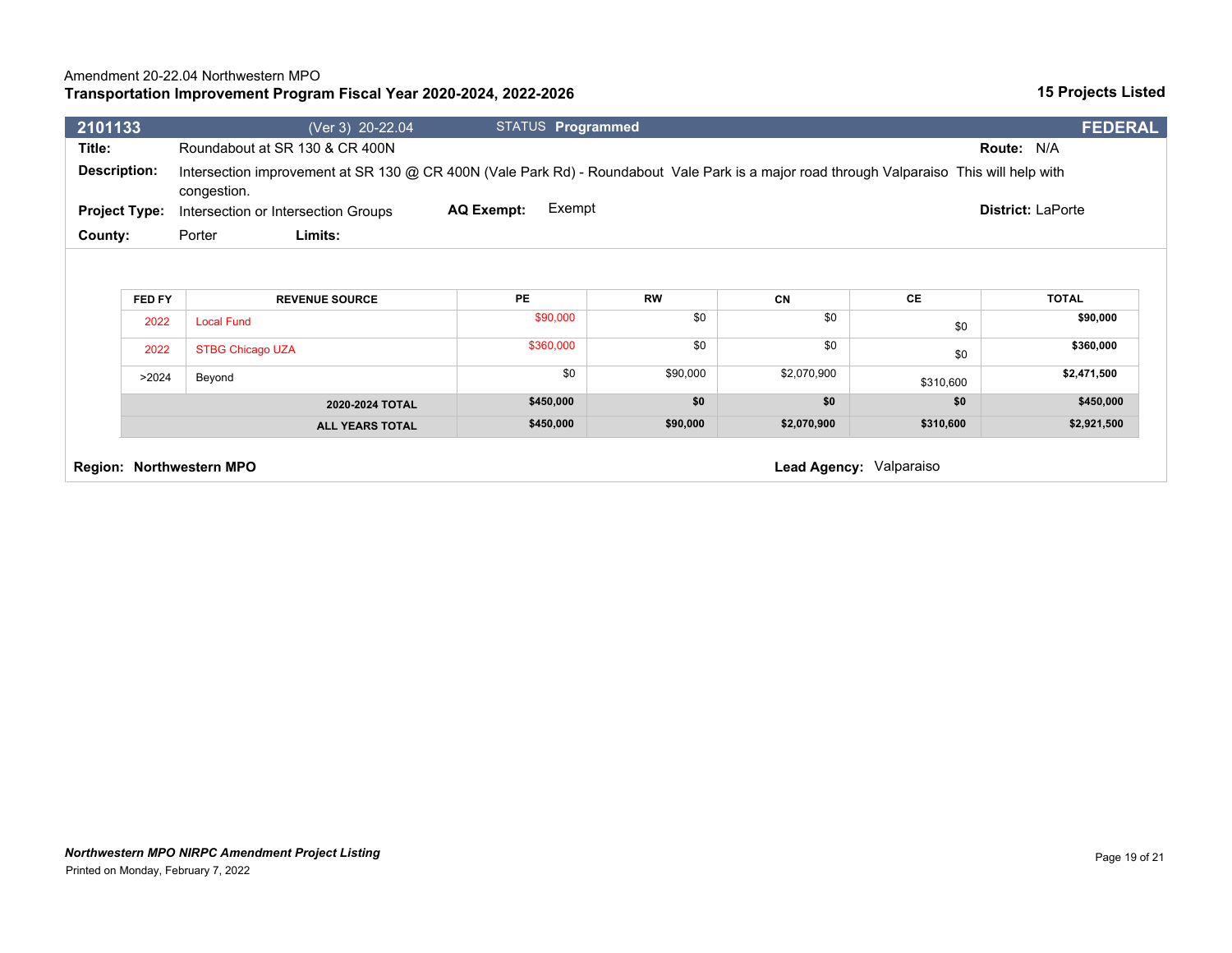| 2101133              |                | (Ver 2) 20-22.3                                                                                                                                          |                             |                  |                          |                  |                           |  |  |  |
|----------------------|----------------|----------------------------------------------------------------------------------------------------------------------------------------------------------|-----------------------------|------------------|--------------------------|------------------|---------------------------|--|--|--|
| Title:               |                | Roundabout at SR 130 & CR 400N                                                                                                                           |                             |                  |                          |                  | <b>Route: N/A</b>         |  |  |  |
| <b>Description:</b>  |                | Intersection improvement at SR 130 @ CR 400N (Vale Park Rd) - Roundabout Vale Park is a major road through Valparaiso This will help with<br>congestion. |                             |                  |                          |                  |                           |  |  |  |
| <b>Project Type:</b> |                | Intersection or Intersection Groups                                                                                                                      | Exempt<br><b>AQ Exempt:</b> |                  | <b>District: LaPorte</b> |                  |                           |  |  |  |
| County:              |                | Limits:<br>Porter                                                                                                                                        |                             |                  |                          |                  |                           |  |  |  |
|                      |                |                                                                                                                                                          |                             |                  |                          |                  |                           |  |  |  |
|                      | FED FY<br>2023 | <b>REVENUE SOURCE</b><br>CMAQ Chicago UZA                                                                                                                | <b>PE</b><br>\$142,896      | <b>RW</b><br>\$0 | <b>CN</b><br>\$0         | <b>CE</b><br>\$0 | <b>TOTAL</b><br>\$142,896 |  |  |  |
|                      | 2023           | Local Fund                                                                                                                                               | \$142,896                   | \$0              | \$0                      | \$0              | \$142,896                 |  |  |  |
|                      | >2024          | Beyond                                                                                                                                                   | \$0                         | \$90,000         | \$2,070,900              | \$310,600        | \$2,471,500               |  |  |  |
|                      |                | 2020-2024 TOTAL                                                                                                                                          | \$285,792                   | \$0              | \$0                      | \$0              | \$285,792                 |  |  |  |